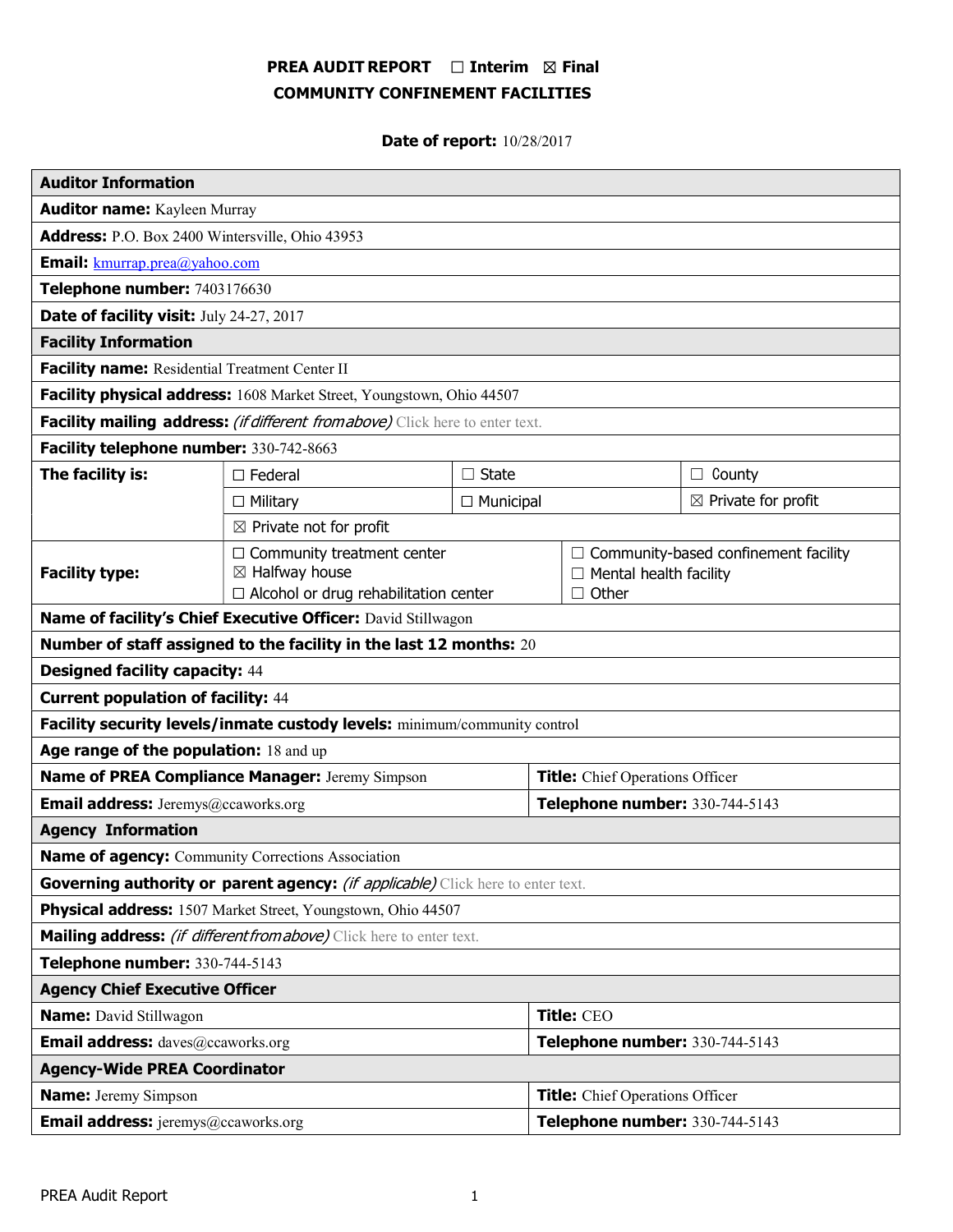### AUDIT FINDINGS

# NARRATIVE

The PREA audit for the Residential Treatment Center II (RTC II) halfway house was conducted on July 24-27, 2017 in Youngstown, Ohio. RTC II is a facility that is under the Community Corrections Associations, Inc. (CCA) umbrella. CCA has been nationally recognized for community corrections and chemical dependency treatment. The facility supplied the auditor with documentation relevant to showing compliance with each of the standards. The pre-audit questionnaire, a list of community partners and their phone numbers, floor plans, and MOU's were included in the documentation.

During the audit the auditor toured the facility and conducted formal staff and client interviews. During the tour it was noted that multiple PREA audit notices were posted in both client and staff areas including the main entrance where visitors to the facility could also see the notices. The notices included the name and address (mailing and email) of the auditor and the date in which the notice was posted. The auditor received no contact from clients or staff prior to the audit. No client or staff member made a requested to speak with the auditor during the audit. Also posted were notices as to how anyone could report a PREA allegation. The notices included the names and numbers of internal and external agencies they can make an anonymous report, and that anyone can report a PREA allegation to any staff member at any time verbally or in writing.

Five offenders were randomly chosen for interviews from the two housing units. Clients were asked about their experience with PREA education, allegation reporting, communication with staff, safety, restrooms, knock and announcements, grievance procedures, pat downs, PREA brochures/postings, and the zero tolerance policy.

The auditor also interviewed specialized staff. This staff includes: CEO, PREA Coordinator, Residential Service Director, PREA Manager (Facility Director), Investigators (2), Case Management, and Emotional Support personnel. The auditor was able to verify services provided to clients by St. Elizabeth Hospital and the Turning Point Rape Crisis Center. The facility does not provide on-site mental health or medical services. Random staff were questioned about PREA training, how to report, to whom to report, filing reports, investigations, conducting interviews, follow-up and monitoring retaliation, first responder duties, and the facility's coordinated response plan.

After a brief opening with agency staff, the auditor toured the facility. The tour consisted of examining all housing units, dorms, bathrooms, group areas, operations posts, rec yard, air break patio, utility areas, kitchen, and maintenance areas. A review of employee files, training records, PREA acknowledgments, PREA forms, and data logs were also completed. The auditor gave a closeout and shared some the immediate findings.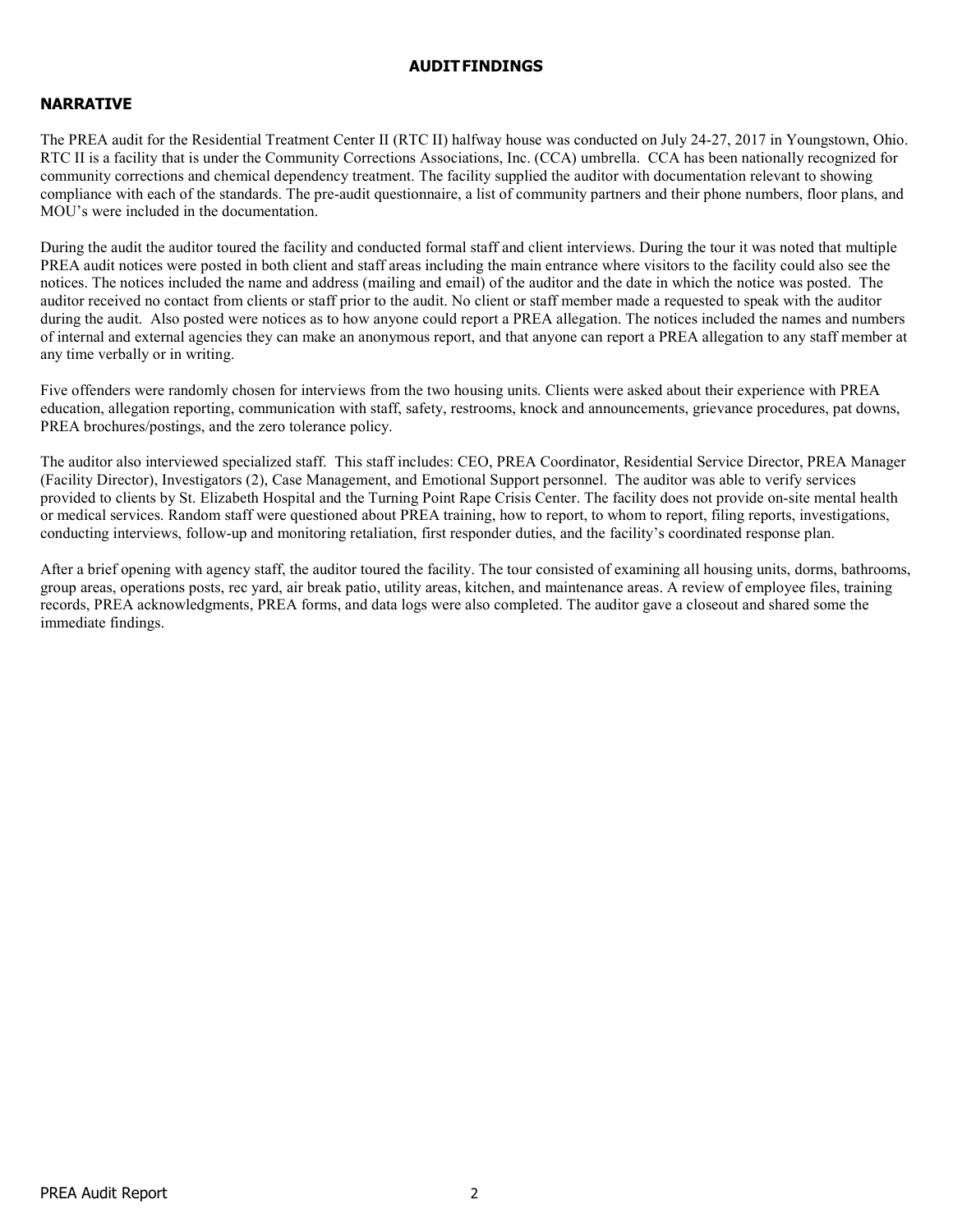# DESCRIPTION OF FACILITY CHARACTERISTICS

The Residential Treatment Center II (RTC II) is a halfway house located in Youngstown, Ohio that serves adult male felony offenders. The facility is divided into two sections with both being one level. The facility can house a total of 44 offenders. In order to access the secure perimeter of the facility one must report to the main entrance and be buzzed into the main lobby by staff. Once inside the main lobby, all clients must be signed in. Clients will receive a pat down that is visible by video surveillance.

The facility has two housing units that each share a living area. The units are set for intake and pre-release phases. The housing unit area has restrooms that are designed for maximum privacy while still providing a safe and secure environment (see standard 115.215 for a detailed description of both bathrooms). The day room area houses a manned housing desk, seating, and pay phones. There is access to a TV, laundry room, and dining hall. The food for clients at RTC II is made at another CCA facility and delivered to the clients. RTC II staff serve the meals. All staff offices, group rooms, and classrooms have windows for clear line of site views into the rooms. Staff are required to have the blinds open whenever a client is in the office. Clients have access to a recreation area and visitation room across the parking lot from the facility. This building is equipped with a dayroom/sitting area, pool tables, and workout equipment. The facility has identified dorms and beds (easily visible to the housing desk) for clients who have been identified as highly abusive or highly vulnerable.

RTC II's electronic surveillance program includes 16 cameras placed throughout the facility (interior and exterior) that have the capability to record and playback up to 30 days. This is an increase from the number of camera during the facility's first PREA audit. The facility has plans to increase the number of cameras in the facility and integrate electronic key access. Camera footage is viewed by Resident Supervisor staff assigned to the main control post. Supervisors can review live and recorded footage at their desk. Along with head counts, Resident Supervisor staff circulate throughout the whole facility once every hour. Identified blind spot areas have increased circulation. The facility has placed surveillance mirrors in some rooms in order to capture areas that are not immediately visible when looking through the window, and in the hallways to cover corners and other hidden areas.

The facility's goals are to alleviate jail and prison overcrowding; improving the community integration process for residents; addressing chemical dependency, employment, education, and other issues prior to release; and reducing recidivism by addressing certain behaviors, attitudes, and thought processes. RTC II accomplishes these goals by using programming that has demonstrated the ability to reduce crime.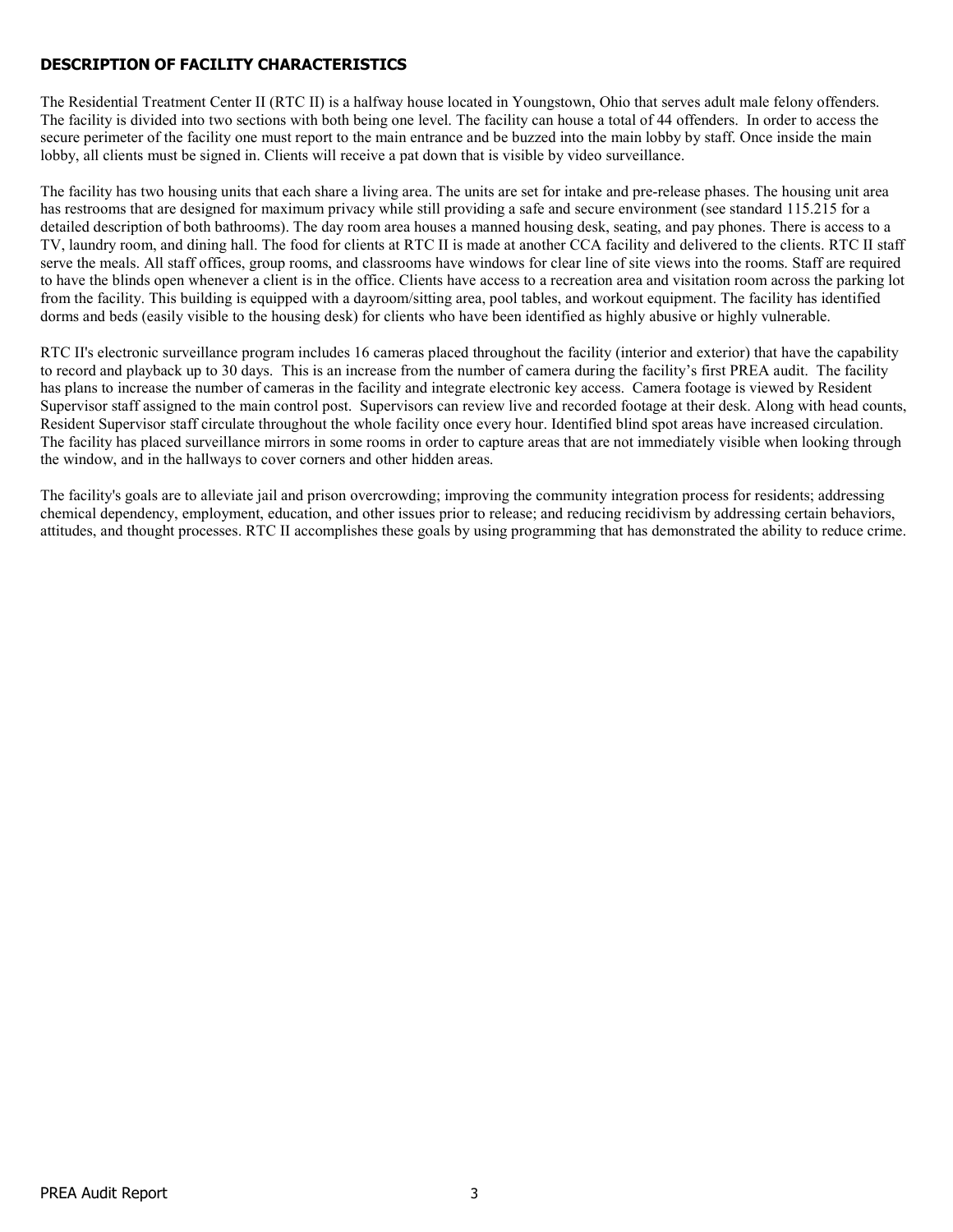# SUMMARY OF AUDIT FINDINGS

Residential Treatment Center II has had no (0) PREA allegations during the reporting period.

The staff of RTC II indicated that they received formal PREA training during orientation training or as part of their annual training along with refresher training during a monthly staff meeting. Staff was able to specifically talk about their responsibilities as first responders, how they were to respond to any allegation reported to them or if they suspected incidents of sexual abuse/sexual harassment, how to communicate effectively with offenders who may be LGBTI, and impressed upon the auditor that their main duty was to keep everyone safe. Many of the staff were able to detail their experience working with a pervious transgender client. They found their training to be helpful during that time and did not run into any barriers to treatment.

The offenders at RTC II expressed that they have no doubt that the staff would keep them safe and would respond appropriately should an incident of sexual harassment/sexual abuse take place. The offenders were able to clearly recite the education they received concerning their rights under the PREA standards, and knew the location of PREA related postings. All offenders affirmed being screened at intake for risk of vulnerability or abusiveness.

All MOU's documented the partnership between the facility and the contracting agency concerning services to be provided should there be a need. The auditor was able to review the websites of St. Elizabeth's Hospital and Turning Point Rape Crisis Center and confirm the services each would provide to offenders should there be an allegation of sexual assault or abuse.

Overall, the auditor was left with the impression that the leadership and staff of RTC II have made implementing the PREA standards a priority and that they have received the necessary training and authority to detect, protect, and respond to any incident of sexual abuse/sexual harassment. CCA as an agency has shown a commitment to the safety of residents, and provides the necessary support to implement all aspects of the PREA standards.

This is the facility's second PREA audit and it confirms the agency's progression toward providing maximum safety and an environment where to enable positive change.

Number of standards exceeded: 0

Number of standards met: 34

Number of standards not met: 0

Number of standards not applicable: 3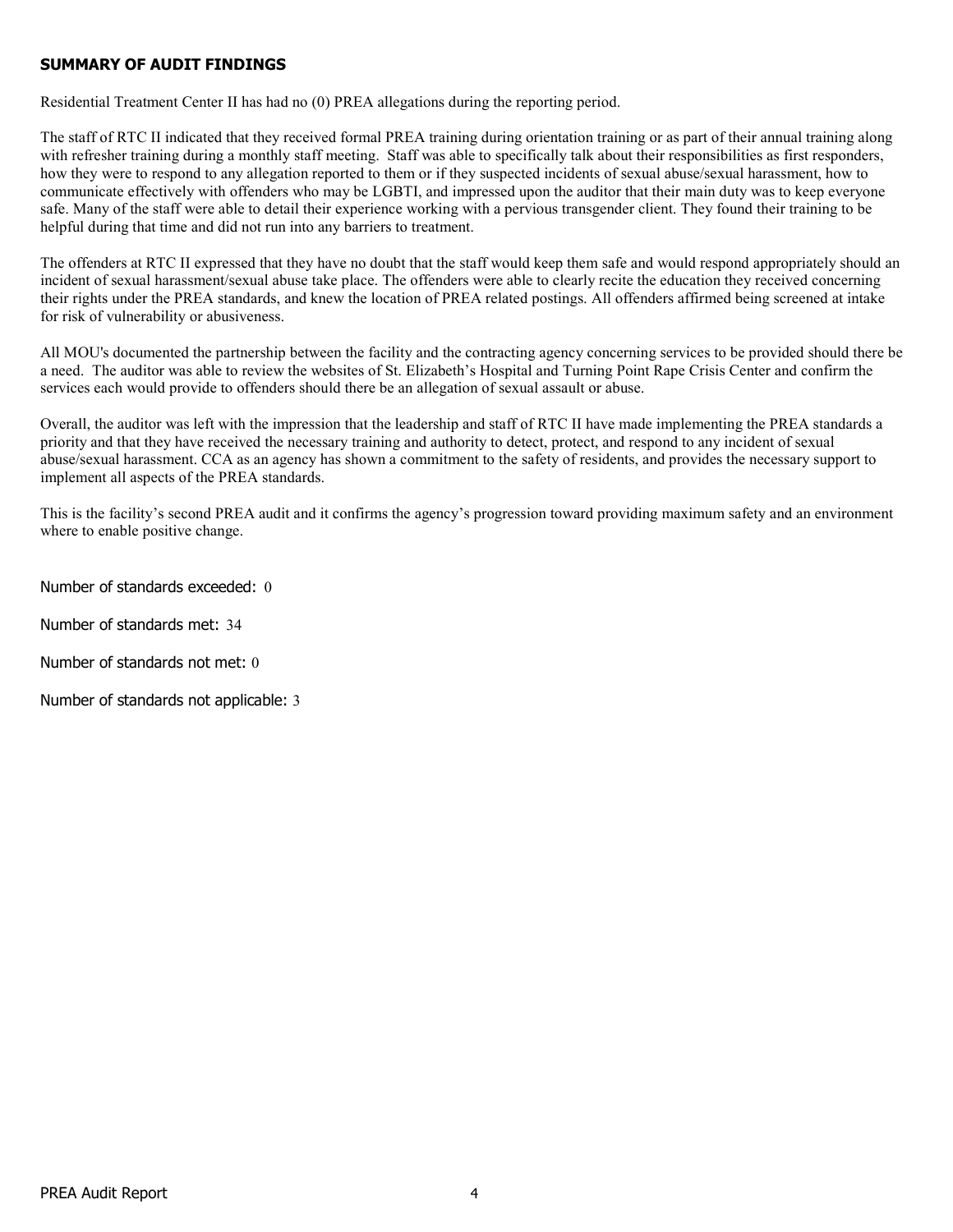# Standard 115.211 Zero tolerance of sexual abuse and sexual harassment; PREA Coordinator

- ☐ Exceeds Standard (substantially exceeds requirement of standard)
- $\boxtimes$  Meets Standard (substantial compliance; complies in all material ways with the standard for the relevant review period)
- ☐ Does Not Meet Standard (requires corrective action)

Auditor discussion, including the evidence relied upon in making the compliance or non-compliance determination, the auditor's analysis and reasoning, and the auditor's conclusions. This discussion must also include corrective action recommendations where the facility does not meet standard. These recommendations must be included in the Final Report, accompanied by information on specific corrective actions taken by the facility.

The facility has an agency wide written policy mandating zero tolerance toward all forms of sexual abuse and sexual harassment. The policy includes how the facility will implement its approach to preventing, detecting, and responding to sexual abuse and sexual harassment; definitions of prohibited behavior; sanctions for those found to have participated in sexual abuse or sexual harassment; and appropriate strategies to reduce and prevent sexual abuse and sexual harassment of clients.

The agency-wide PREA Coordinator is the agency's Chief Operations Officer, and reports directly to the agency's CEO. During staff interviews, the PREA coordinator indicated that he has enough time and authority to develop, implement, and oversee the facility's efforts to comply with the PREA standards. The CEO agreed that the PREA Coordinator has great latitude toward implementing policy and procedure where PREA is concerned.

The agency's PREA Coordinator is assisted by the agency's Residential Service Director. The Residential Service Director reports directly to the PREA Coordinator and has ample time to dedicate to these duties.

The facility's PREA Manager is the agency's Facility Director. The PREA Manager reports directly to the PREA Coordinator on issues pertaining to complying with the PREA standards. He indicates that he has ample time to comply with the PREA standards.

Review: Policy and Procedure Interview with PREA Coordinator Interview with CEO Interview with Facility Director Interview with Residential Service Director

# Standard 115.212 Contracting with other entities for the confinement of residents

- ☐ Exceeds Standard (substantially exceeds requirement of standard)
- $\Box$  Meets Standard (substantial compliance; complies in all material ways with the standard for the relevant review period)
- ☐ Does Not Meet Standard (requires corrective action)

Auditor discussion, including the evidence relied upon in making the compliance or non-compliance determination, the auditor's analysis and reasoning, and the auditor's conclusions. This discussion must also include corrective action recommendations where the facility does not meet standard. These recommendations must be included in the Final Report, accompanied by information on specific corrective actions taken by the facility.

N/A: The PREA Coordinator advises that the facility is not a public agency and does not contract with other facilities.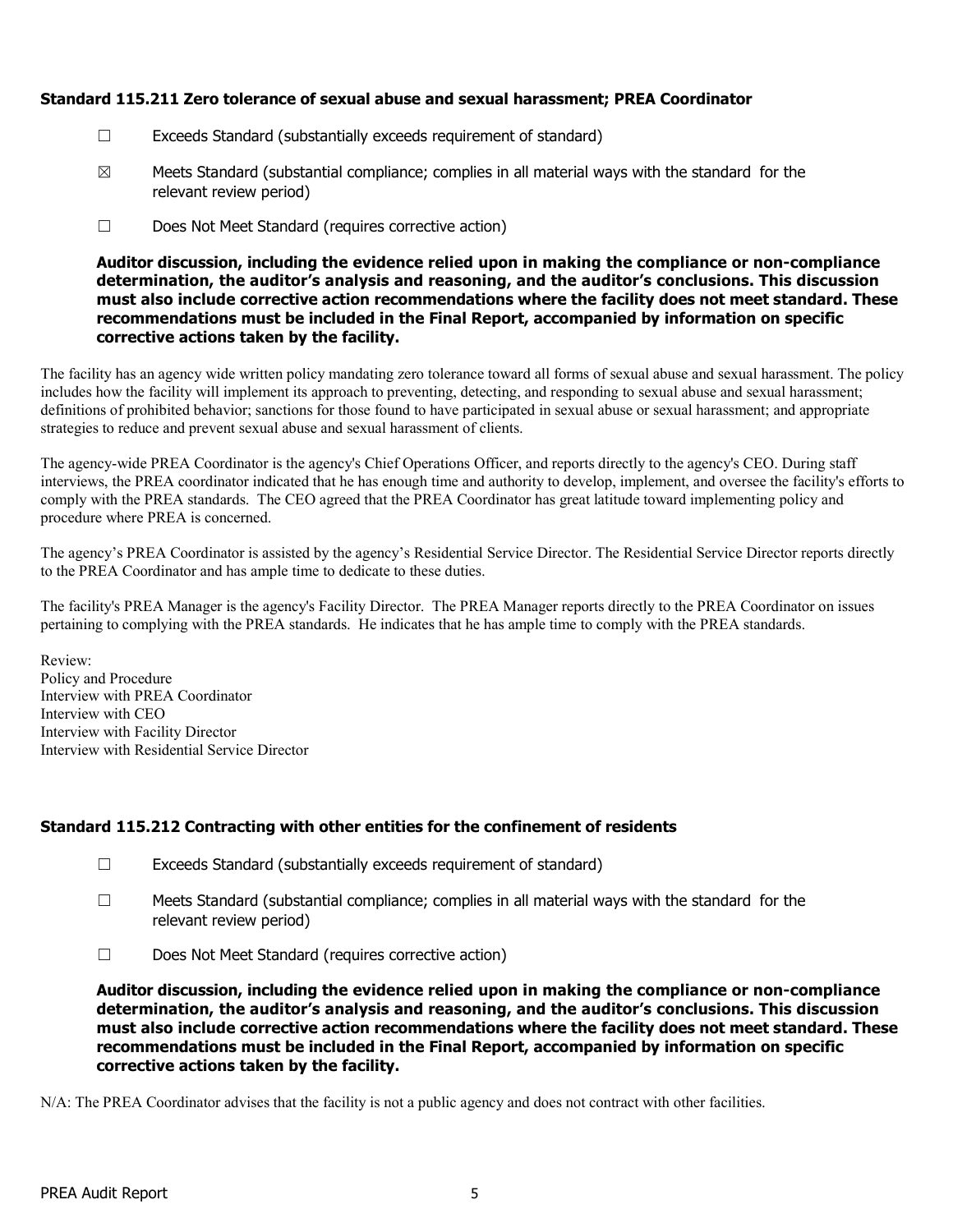### Standard 115.213 Supervision and monitoring

- ☐ Exceeds Standard (substantially exceeds requirement of standard)
- $\boxtimes$  Meets Standard (substantial compliance; complies in all material ways with the standard for the relevant review period)
- ☐ Does Not Meet Standard (requires corrective action)

Auditor discussion, including the evidence relied upon in making the compliance or non-compliance determination, the auditor's analysis and reasoning, and the auditor's conclusions. This discussion must also include corrective action recommendations where the facility does not meet standard. These recommendations must be included in the Final Report, accompanied by information on specific corrective actions taken by the facility.

The facility has a staffing plan that provides for adequate levels of staffing, and where appropriate video monitoring to protect clients against sexual misconduct. The staffing plan takes into consideration the physical layout of the facility, types of clients housed at the facility, and the number of substantiated and unsubstantiated incidents. The facility management has considered all blind spot areas and developed an appropriate response to maintain the safety and security of the facility.

The staffing plan was developed with the agency PREA coordinator and the facility PREA manager along with other facility leadership. The team documents ways the facility can improve its methods of preventing and detecting any incidents of sexual abuse/sexual harassment. Staffing levels are continuously monitored and the facility has the ability to pull from other facilities if necessary to ensure appropriate coverage.

There have been no deviations to the staffing plan during this audit cycle. The facility has created a form to document the dates of any deviations, listed what the deviation was, and a justification for the deviation.

The auditor has reviewed the agency's written policy concerning what information is to be contained in the staffing plan and the number of staff members required to operate each shift. A review of floor plans, camera placement, and identified blind spot areas was conducted by the auditor prior to the audit and during the walk through. During interviews with facility staff, the auditor was informed how staff placement, security mirrors, required head counts and circulations, and video monitoring are used to ensure maximum safety and security. There is a policy requirement to have the staffing plan reviewed annually and updated if necessary.

This is the second PREA audit for this facility, and the auditor noted areas in which increased monitoring either by camera, security, mirror, or staffing was adjusted based on feedback from the last audit. The facility is continually updating security and staffing plans to eliminate any potential blind spot areas.

Review: Policy and Procedure Facility tour Staffing plan Deviation Report Floor plans with camera placement/security mirrors Interview with PREA Coordinator Interview with Residential Service Director Interview with Facility Director Interview with Operations Supervisor

# Standard 115.215 Limits to cross-gender viewing and searches

- ☐ Exceeds Standard (substantially exceeds requirement of standard)
- $\boxtimes$  Meets Standard (substantial compliance; complies in all material ways with the standard for the relevant review period)
- ☐ Does Not Meet Standard (requires corrective action)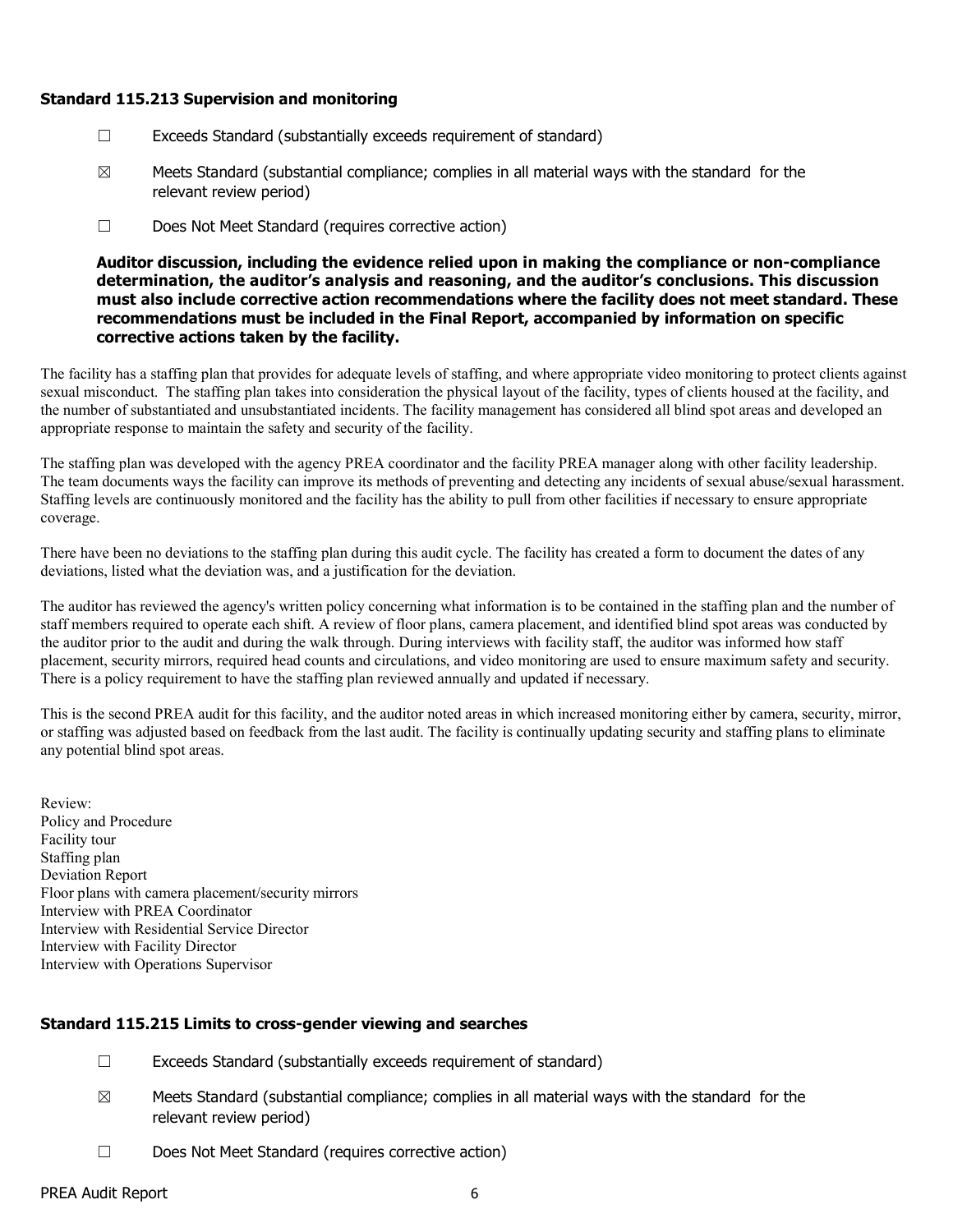### Auditor discussion, including the evidence relied upon in making the compliance or non-compliance determination, the auditor's analysis and reasoning, and the auditor's conclusions. This discussion must also include corrective action recommendations where the facility does not meet standard. These recommendations must be included in the Final Report, accompanied by information on specific corrective actions taken by the facility.

The facility does not conduct cross-gender strip or cross-gender body cavity searches of residents. Clients receiving a pat or strip search will be searched by members of the same sex. Cross-gender pat-down searches are also not allowed. The facility does not house female residents.

The facility allows clients to shower, perform bodily functions, and dress in areas not viewable to staff. The facility is divided into two sides with a shared living unit. The intake side of the building contains six identical dorm rooms that each have a window running alongside the entrance door. The window provides clear site views into the room. Clients are required to dress in the bathroom. The facility has a total of three single use bathrooms. Each unit is equipped with a bathroom for clients to be able to shower and use the toilets. The doors to these bathrooms shut but do not lock. The single use bathrooms make protecting vulnerable, transgender, or intersex clients for effective. The prelease side of the facility also contains single bed rooms that would be used for a transgender or intersex client, or any other client who needed protection from abuse.

During Client interviews, all indicated that staff announce their presence before entering the restroom or dorm areas, and the auditor witnessed this while walking through the facility. The agency has a dress policy that requires clients to be fully dressed in common areas.

The facility does not currently have a transgender or intersex resident. The agency has implemented a policy addressing the proper housing, search, and showering of any transgender or intersex resident. Agency administration would assign the Client to the most appropriate facility and along with facility administration, develop a plan for specific bed placement and other accommodations. Clients who are identified as highly vulnerable or highly abusive would be housed and in beds that are easily viewable to staff. The policy does not allow staff to physically examine a transgender or intersex Client for the sole purpose of determining genital status. The auditor discussed the housing a transgender client with facility administrators, leadership, and line staff. All staff report their training has been sufficient enough to prepare them to handle the situation professionally and appropriately.

Facility staff have not received proper training for patting down a transgender or intersex resident

#### CORRECTIVE ACTION:

The agency must train all security staff how to professionally and appropriately pat search a transgender or intersex resident.

### FACILITY RESPONSE:

The facility has trained its staff on the proper way to pat search a transgender or intersex resident. The training was developed by the PREA Resource Center and facilitated by the Compliance Manager.

Review: Policy and procedure Staffing plan Facility tour Training records Interview with PREA Coordinator Interview with Facility Director Interview with Resident Supervisor Interview with random Resident Supervisor staff \*Transgender/intersex/cross-gender pat search training curriculum \*Training sign-in sheet

### Standard 115.216 clients with disabilities and clients who are limited English proficient

- ☐ Exceeds Standard (substantially exceeds requirement of standard)
- $\boxtimes$  Meets Standard (substantial compliance; complies in all material ways with the standard for the relevant review period)
- ☐ Does Not Meet Standard (requires corrective action)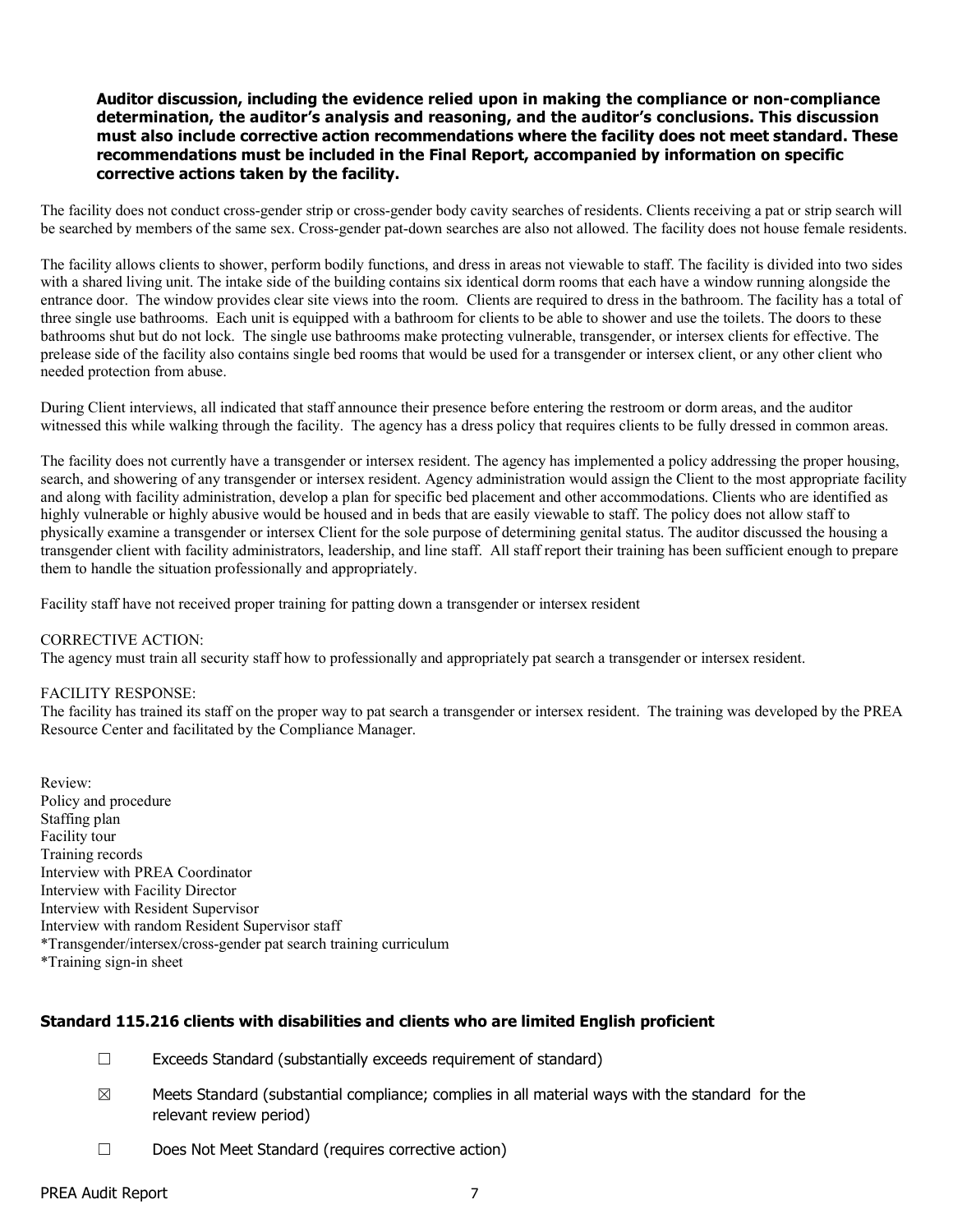### Auditor discussion, including the evidence relied upon in making the compliance or non-compliance determination, the auditor's analysis and reasoning, and the auditor's conclusions. This discussion must also include corrective action recommendations where the facility does not meet standard. These recommendations must be included in the Final Report, accompanied by information on specific corrective actions taken by the facility.

The facility has been able to partner with other agencies to provide a disabled client equal opportunity to participate in all aspects of the facility's efforts to prevent, detect, and respond to sexual abuse and sexual harassment. The facility identifies clients who may be limited English proficient and works with interpreters so that clients can benefit from all aspects of the facility's efforts to prevent, detect, and respond to sexual abuse and sexual harassment. Per policy, the facility will only rely on client interpreters if a delay in obtaining an effective interpreter could compromise the resident's safety, the performance of first-responder duties, or the investigation of the resident's allegations.

As a part of the agency's PREA training program, all staff are trained on how to ensure that PREA is communicated with clients having a cognitive or physical disability and who to call to help clients who may have a language barrier. The facility will use a qualified employee to aid any client in understanding agency rules, PREA, and other regulations. If a qualified staff member is unavailable, outside assistance by a qualified person will be used at no cost to the resident. At this time, the facility does not have a client who is in need of these services.

Review: Policy and Procedure Interpreter service providers Interview with Facility Director Interview with Resident Supervisor staff (conduct intake)

# Standard 115.217 Hiring and promotion decisions

- $\Box$  Exceeds Standard (substantially exceeds requirement of standard)
- $\boxtimes$  Meets Standard (substantial compliance; complies in all material ways with the standard for the relevant review period)
- ☐ Does Not Meet Standard (requires corrective action)

### Auditor discussion, including the evidence relied upon in making the compliance or non-compliance determination, the auditor's analysis and reasoning, and the auditor's conclusions. This discussion must also include corrective action recommendations where the facility does not meet standard. These recommendations must be included in the Final Report, accompanied by information on specific corrective actions taken by the facility.

The agency has a policy that prohibits hiring or promoting anyone who may have contact with the clients and prohibits the services of any contractor who may have contact with clients who: has engaged in sexual abuse in a prison, jail, lockup, community confinement facility, juvenile facility, or other institution; has been convicted or engaging or attempting to engage in sexual activity in the community facilitated by force, overt or implied treats of force, or coercion, or if the victim did not consent or was unable to consent or refuse; or has been civilly or administratively adjudicated to have engaged in the activity described in the above section.

The agency conducts a background check for all prospective employees, including temporary employees, independent contractors, volunteers, and student interns or required the contractor, vendor, volunteer to provide a background check. Record checks are completed every five years. Every five years the Human Resource Department will run background checks on the entire facility regardless when a person was hired in order to guarantee all staff received the required updated check. All employees, independent contractors, volunteers, and interns are required by policy to immediately report to their supervisor any arrests, citations, and complaints to professional licensing boards. Employees document this continued affirmation during annual personnel evaluations.

All successful applicants are notified of the PREA background check requirement and that any omission regarding sexual misconduct is grounds for termination. Employees are required to document their adherence to this policy.

The Human Resource Department will review the personnel file, specifically any disciplinary action, of any employee who is up for a promotion. This information is reported to the hiring/promotion committee before a decision is made.

PREA Audit Report 8 The auditor conducted a review of ten randomly chosen employee's files and confirmed the background checks (initial and five-year update), documentation of the continual affirmation to disclose any sexual misconduct, referral checks, and the promotion process. The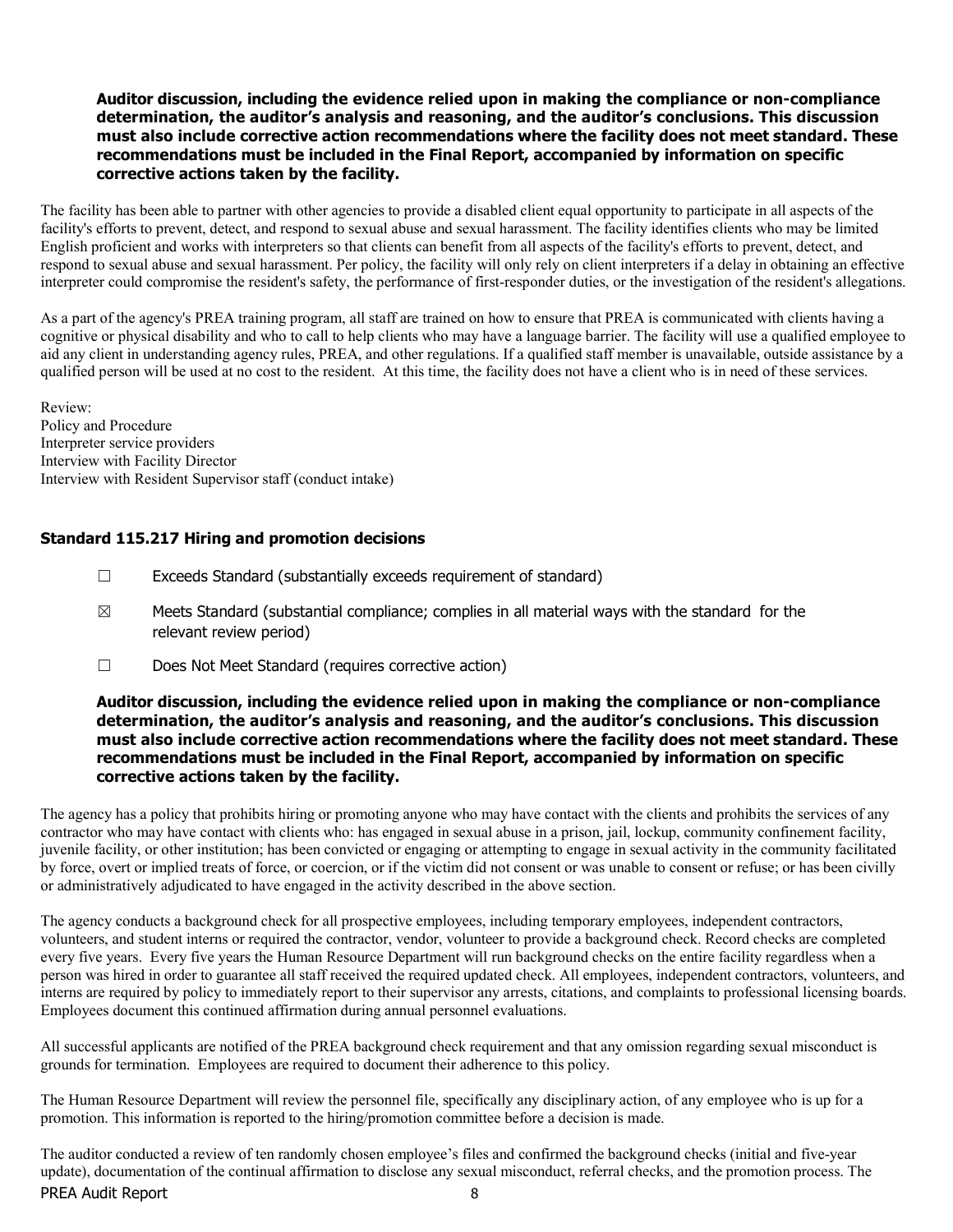auditor conducted a lengthy interview with the CEO who took the auditor step by step through the hiring and promotion process.

#### CORRECTIVE ACTION:

The Human Resource Department conducts referral checks for all new hire but does not specifically document whether or not a potential employee has been found to have substantially sexually abused an offender or resigned during a pending investigation of an allegation of sexual abuse.

#### FACILITY RESPONSE:

The new agency reference check form includes a check to see if a potential employee has been found to have substantially sexually abused an offender or resigned during a pending investigation of an allegation of sexual abuse

Review: Policy and procedure Employee files On boarding documentation Interview with CEO \*New reference check form

### Standard 115.218 Upgrades to facilities and technologies

- ☐ Exceeds Standard (substantially exceeds requirement of standard)
- $\boxtimes$  Meets Standard (substantial compliance; complies in all material ways with the standard for the relevant review period)
- ☐ Does Not Meet Standard (requires corrective action)

Auditor discussion, including the evidence relied upon in making the compliance or non-compliance determination, the auditor's analysis and reasoning, and the auditor's conclusions. This discussion must also include corrective action recommendations where the facility does not meet standard. These recommendations must be included in the Final Report, accompanied by information on specific corrective actions taken by the facility.

The facility has not acquired a new building or made any substantial expansion or modification to the existing facility.

An interview with the facility Director and the PREA Coordinator indicate that the facility has recently been able to add cameras and upgrade the camera system. The facility has more areas that they would like to place additional cameras and would like to install an electronic key card system. The facility will address the needs to these areas as the budget allows.

Review: Policy and procedure Interview with CEO Interview with PREA Coordinator Interview with Facility Director

# Standard 115.221 Evidence protocol and forensic medical examinations

- $\Box$  Exceeds Standard (substantially exceeds requirement of standard)
- $\boxtimes$  Meets Standard (substantial compliance; complies in all material ways with the standard for the relevant review period)
- ☐ Does Not Meet Standard (requires corrective action)

Auditor discussion, including the evidence relied upon in making the compliance or non-compliance determination, the auditor's analysis and reasoning, and the auditor's conclusions. This discussion must also include corrective action recommendations where the facility does not meet standard. These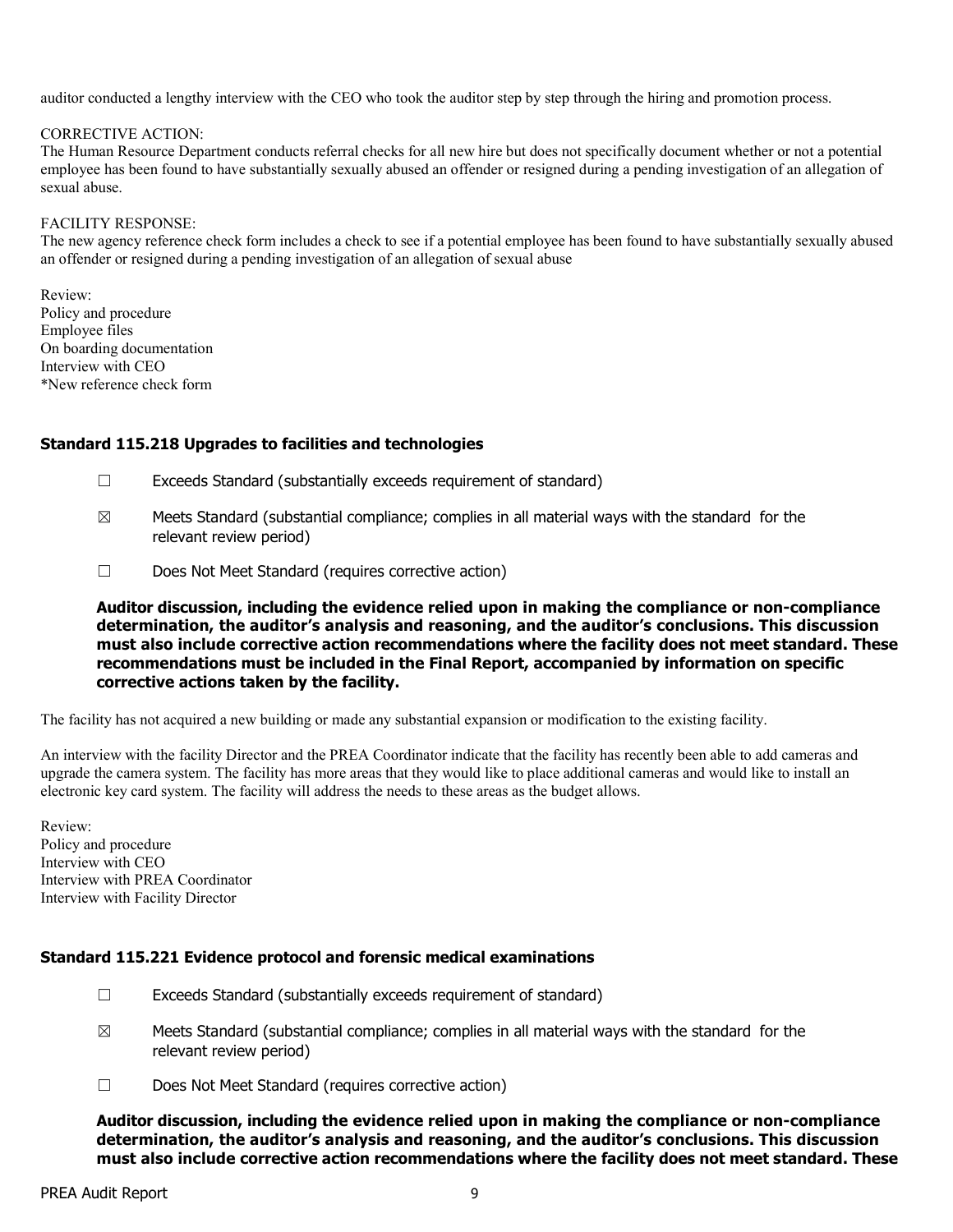### recommendations must be included in the Final Report, accompanied by information on specific corrective actions taken by the facility.

The facility has two trained investigators to conduct administrative sexual abuse investigations. The Youngstown City Police Department is responsible for conducting criminal investigations, however the APA office is located in the agency's recreation building. These officers have arresting capabilities and could assist the agency if necessary. The agency has an agreement with Youngtown City Police that acknowledges that the department is responsible for conducting criminal investigations for the facility.

The facility will use St. Elisabeth's Hospital to provide a Sexual Assault Nurse Examiner for any client who is a victim of sexual abuse. The auditor reviewed the hospital's website and confirmed with the hospital's Director of Sane Services that any Client taken to this hospital would be treated by a certified SANE nurse. The services provided by the hospital would be at no cost to the resident.

The facility has a MOU with the Red Cross Rape Crisis Center to provide a victim advocate to any victim of sexual abuse, and a trained staff member who can provide victim support services. The auditor reviewed the website and confirmed the services the agency would provide to clients of CCA and that all services were free of charge.

Review: Policy and Procedure Emails to local legal authority MOU with Red Cross Rape Crisis Center Interview with Administrative Investigators Interview with PREA Coordinator Phone interview with SANE services director Red Cross Rape Crisis website

# Standard 115.222 Policies to ensure referrals of allegations for investigations

- $\Box$  Exceeds Standard (substantially exceeds requirement of standard)
- $\boxtimes$  Meets Standard (substantial compliance; complies in all material ways with the standard for the relevant review period)
- ☐ Does Not Meet Standard (requires corrective action)

### Auditor discussion, including the evidence relied upon in making the compliance or non-compliance determination, the auditor's analysis and reasoning, and the auditor's conclusions. This discussion must also include corrective action recommendations where the facility does not meet standard. These recommendations must be included in the Final Report, accompanied by information on specific corrective actions taken by the facility.

The agency has a policy that requires an administrative investigation of all allegations of sexual abuse and sexual harassment, and that any allegation that is criminal in nature is referred to the Youngstown City Police Department. The facility has not had an allegation of sexual harassment or sexual abuse during this audit cycle. The auditor interviewed both administrative investigators and reviewed their process for investigating allegations and what would prompt a referral to the legal criminal investigative authority.

The CCA website posts the investigative policy of the agency and the responsibilities of both the agency and the investigating entity. The auditor reviewed the agency's website and confirmed that the appropriate policy was posted.

Review: Policy and procedure CCA website Interview with PREA Coordinator Interview with Administrative Investigators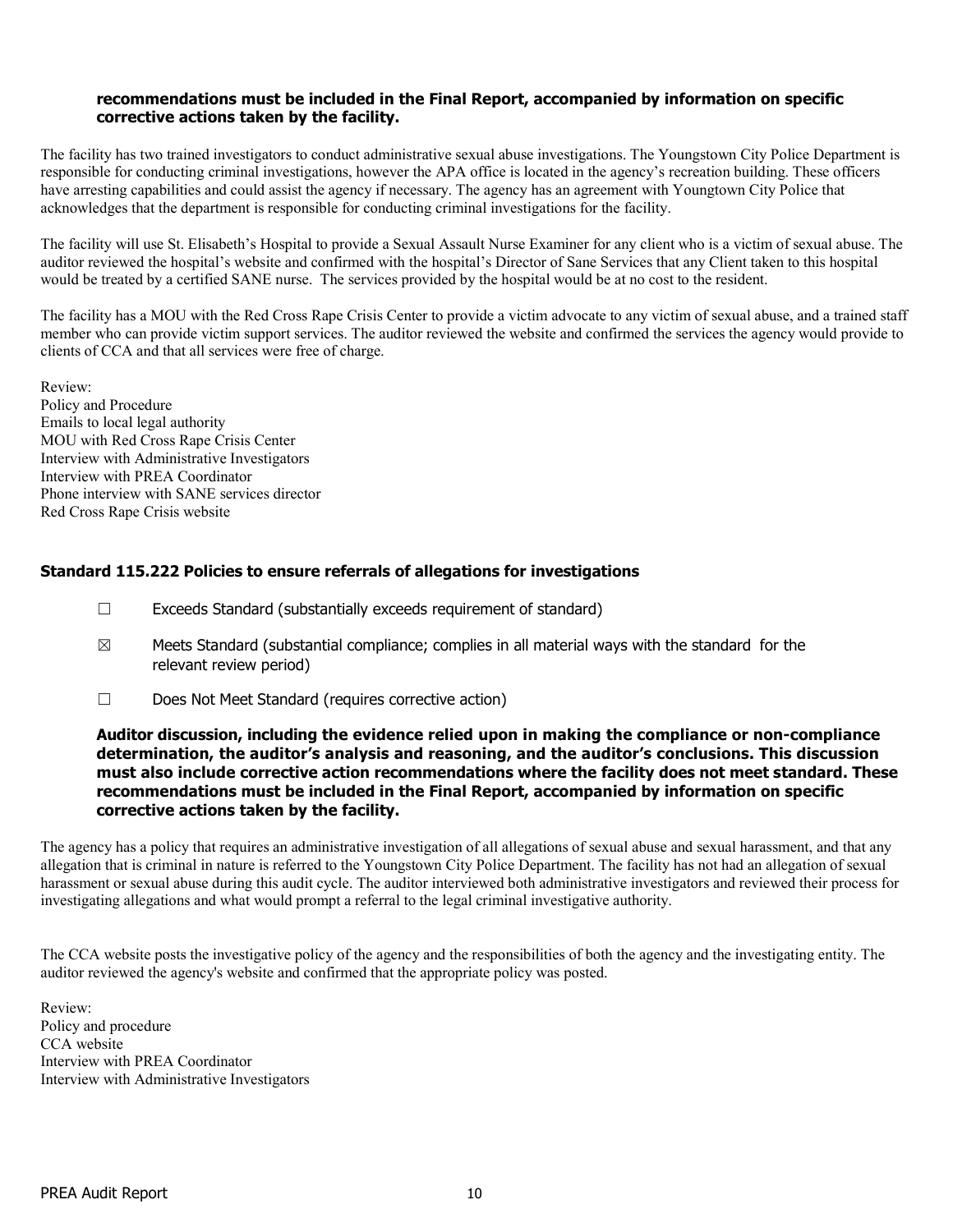### Standard 115.231 Employee training

- $\Box$  Exceeds Standard (substantially exceeds requirement of standard)
- $\boxtimes$  Meets Standard (substantial compliance; complies in all material ways with the standard for the relevant review period)
- ☐ Does Not Meet Standard (requires corrective action)

Auditor discussion, including the evidence relied upon in making the compliance or non-compliance determination, the auditor's analysis and reasoning, and the auditor's conclusions. This discussion must also include corrective action recommendations where the facility does not meet standard. These recommendations must be included in the Final Report, accompanied by information on specific corrective actions taken by the facility.

The agency has trained all (1-10 of section 115.231) staff on the PREA required topics. The agency holds monthly trainings which included refreshers and updates to PREA policies and practices to ensure all staff knew the proper way to prevent, detect, report, and respond to any allegations of sexual abuse or sexual harassment that is specific to each facility.

During staff interviews, all staff were able to discuss the various PREA related training they received either at orientation or during one of the monthly training sessions. Staff was well versed on the PREA policies and protocols. Training topics included:

Gender specific training Code of ethics Client reporting Boundaries PREA compliance for HR operations Investigations First responder duties/coordinated response plan Client rights under the PREA guidelines PREA policies Rights and responsibilities for incidents of sexual abuse, assault, harassment, and retaliation Symptoms of abuse LGBTI populations Community based resources Victim medical/mental health care

In addition to orientation training on PREA topics, employees participate in monthly training which will cover a PREA related topic. The training coordinator in conjunction with the PREA Coordinator ensures that the required PREA topics in standard 115.231 are covered and that each employee signs verification of such training. All training is tracked and a copy is kept in the employees file.

Review: Policy and procedure Training curriculum Training records Interview with PREA Coordinator Interview with Training Coordinator Interview with Facility Director Interview with Residential Specialist Director Interview with random staff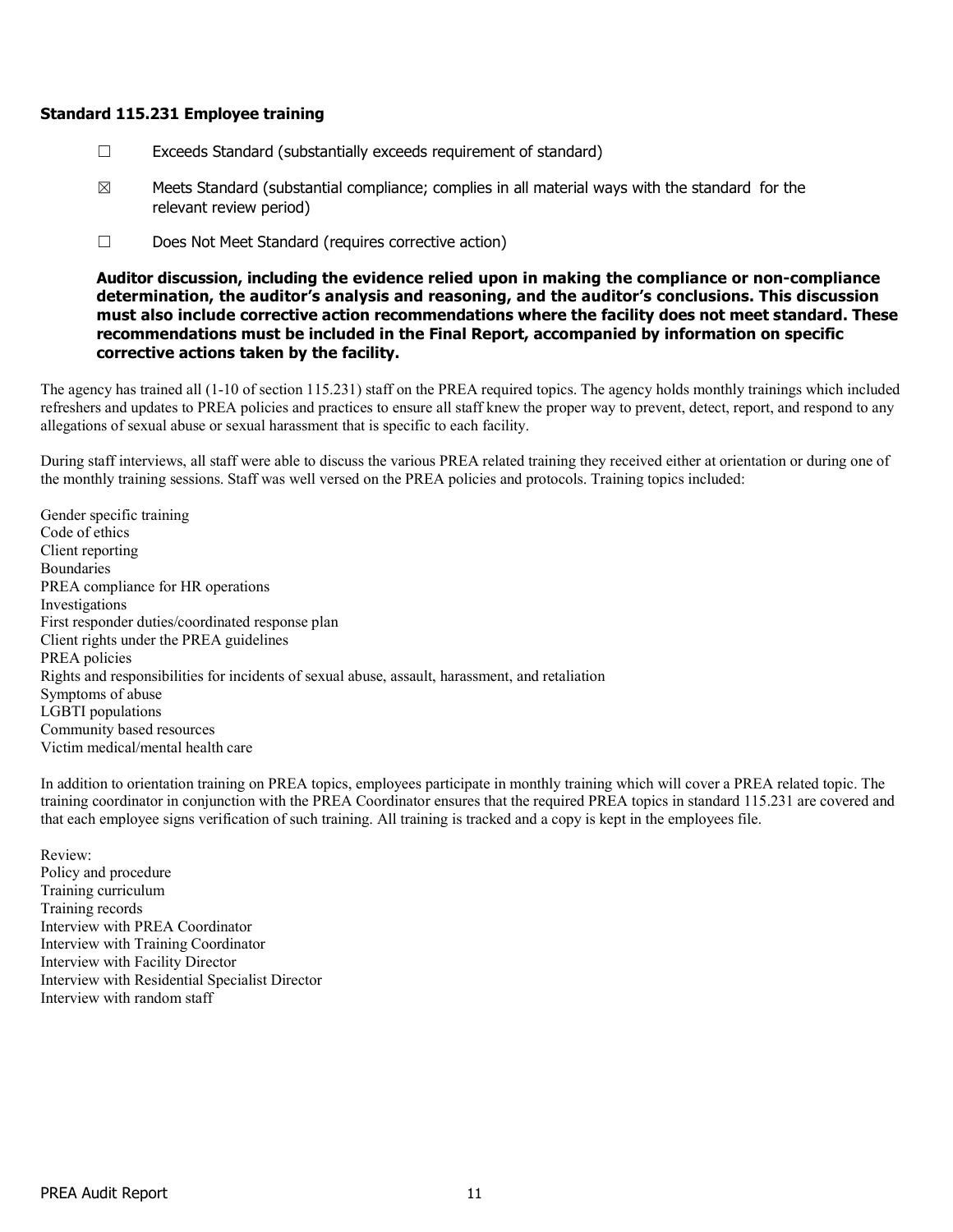# Standard 115.232 Volunteer and contractor training

- ☐ Exceeds Standard (substantially exceeds requirement of standard)
- $\boxtimes$  Meets Standard (substantial compliance; complies in all material ways with the standard for the relevant review period)
- ☐ Does Not Meet Standard (requires corrective action)

### Auditor discussion, including the evidence relied upon in making the compliance or non-compliance determination, the auditor's analysis and reasoning, and the auditor's conclusions. This discussion must also include corrective action recommendations where the facility does not meet standard. These recommendations must be included in the Final Report, accompanied by information on specific corrective actions taken by the facility.

The agency requires all contractors and volunteers to participate in training before having contact with clients. The training is conducted by the facility director and includes review of the agency's zero tolerance policy, how to prevent, detect, and respond to allegations of sexual abuse and sexual harassment. All contractors and volunteers are required to sign verification of training.

The auditor reviewed the training material and documentation of completed training from various contractors/volunteers.

Review: Policy and procedure Contract/vendor training Visitor zero tolerance notification Interview with Training Coordinator

# Standard 115.233 Client education

- ☐ Exceeds Standard (substantially exceeds requirement of standard)
- $\boxtimes$  Meets Standard (substantial compliance; complies in all material ways with the standard for the relevant review period)
- ☐ Does Not Meet Standard (requires corrective action)

Auditor discussion, including the evidence relied upon in making the compliance or non-compliance determination, the auditor's analysis and reasoning, and the auditor's conclusions. This discussion must also include corrective action recommendations where the facility does not meet standard. These recommendations must be included in the Final Report, accompanied by information on specific corrective actions taken by the facility.

All clients receive information at the time of intake about the facility's zero tolerance policy, how to report incidents or suspicions of sexual abuse or sexual harassment, their rights to be free from sexual abuse and sexual harassment, and to be free from retaliation for reporting such incidents. This information is read and reviewed with all clients to ensure each Client understands their rights under the PREA guidelines. If a Client does not understand English or has other disabilities that prevent normal communication, the facility contracts services with other agencies so that each Client can benefit from the facilities efforts to prevent, detect, report, and respond to sexual abuse and sexual harassment (See standard 115.216). Clients sign acknowledgment of receiving this information.

All clients watch a PREA education video during orientation and receive handouts that include ways to report and reporting phone numbers. This information is also on posters located throughout the facility. During this orientation group, the Facility Director or designee ensures that clients understand the services available to them at no cost and the limits to confidentiality.

During Client interviews, all offenders reported receiving the PREA education and information at intake and during orientation group. Clients also indicated that their case managers reviewed ways to keep themselves safe, how to report including anonymously, and the toll free numbers posted near the phones. Postings with PREA related information were located in conspicuous areas throughout the facility.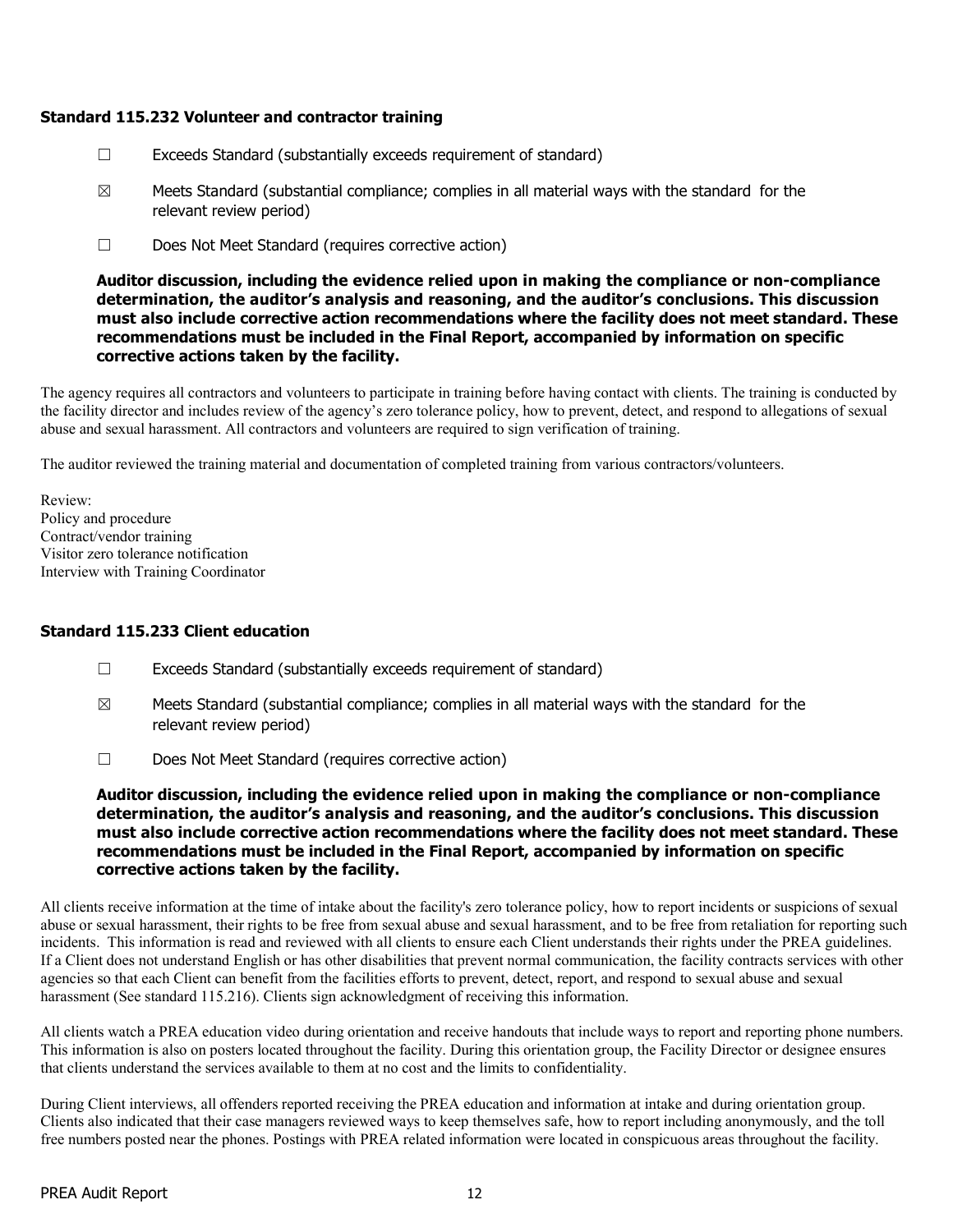Review: Policy and procedure Client training curriculum PREA postings Facility tour Interview with residents Interview with Facility Director Interview with Residential Services Director

# Standard 115.234 Specialized training: Investigations

- ☐ Exceeds Standard (substantially exceeds requirement of standard)
- $\boxtimes$  Meets Standard (substantial compliance; complies in all material ways with the standard for the relevant review period)
- ☐ Does Not Meet Standard (requires corrective action)

Auditor discussion, including the evidence relied upon in making the compliance or non-compliance determination, the auditor's analysis and reasoning, and the auditor's conclusions. This discussion must also include corrective action recommendations where the facility does not meet standard. These recommendations must be included in the Final Report, accompanied by information on specific corrective actions taken by the facility.

The agency has a policy concerning specialized training for PREA administrative investigators. All criminal investigations are referred to the local legal authority for investigation. The agency's Residential Services Director as well as the PREA Coordinator have received appropriate training on how to conduct an administrative investigation. The training curriculum was developed by the Moss Group. The training included techniques for interviewing sexual abuse victims, proper use of Miranda and Garity Warnings, evidence collection in a confinement setting, and required evidence to substantiate a case for administrative or criminal investigation referral.

Review: Policy and procedure Administrative Investigator training curriculum Administrative Investigator training certificate Interview with Administrative Investigators

# Standard 115.235 Specialized training: Medical and mental health care

- ☐ Exceeds Standard (substantially exceeds requirement of standard)
- $\boxtimes$  Meets Standard (substantial compliance; complies in all material ways with the standard for the relevant review period)
- ☐ Does Not Meet Standard (requires corrective action)

Auditor discussion, including the evidence relied upon in making the compliance or non-compliance determination, the auditor's analysis and reasoning, and the auditor's conclusions. This discussion must also include corrective action recommendations where the facility does not meet standard. These recommendations must be included in the Final Report, accompanied by information on specific corrective actions taken by the facility.

The facility does not offer onsite medical or mental health treatment. All clients requesting these services would be referred to community resources. Medical services would be provided to clients by St. Elizabeth's Hospital. The hospital is staffed with SAFE and SANE practitioners that offer services free of charge. Mental health or victim advocate services would be provided by the Turning Point Rape Crisis Center.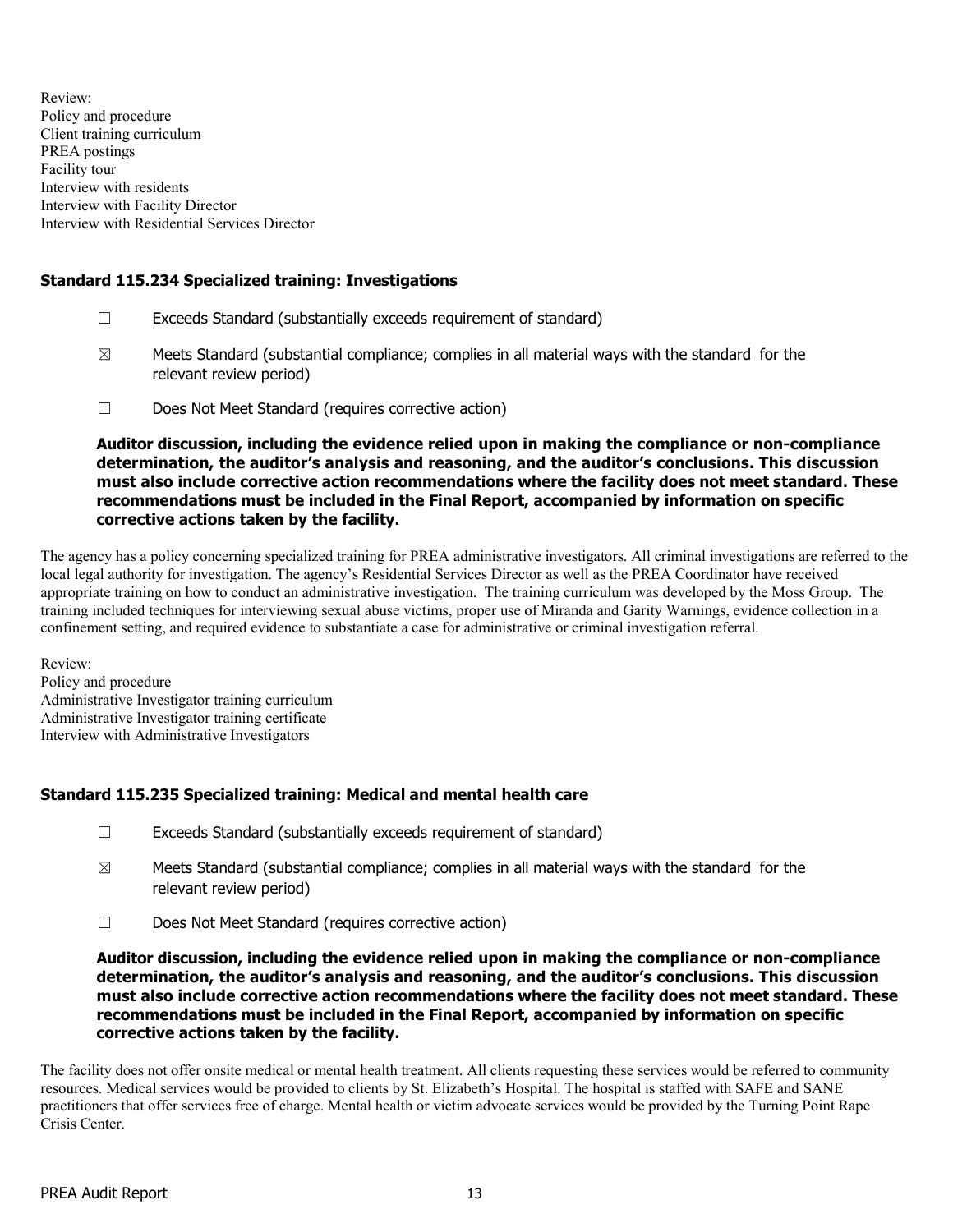St. Elizabeth's Hospital has collaborated with the Turning Point Rape Crisis Center and together the agencies have comprehensive education and training deal with victims of sexual abuse or assault.

Review: Policy and procedure Interview with SANE Services Director Interview with PREA Coordinator

### Standard 115.241 Screening for risk of victimization and abusiveness

- ☐ Exceeds Standard (substantially exceeds requirement of standard)
- $\boxtimes$  Meets Standard (substantial compliance; complies in all material ways with the standard for the relevant review period)
- ☐ Does Not Meet Standard (requires corrective action)

Auditor discussion, including the evidence relied upon in making the compliance or non-compliance determination, the auditor's analysis and reasoning, and the auditor's conclusions. This discussion must also include corrective action recommendations where the facility does not meet standard. These recommendations must be included in the Final Report, accompanied by information on specific corrective actions taken by the facility.

All clients are screened for risk of vulnerability or abusiveness at intake. The screening tool used includes all required criteria to accurately assess the resident's risk. The PREA screening form is stored in the resident's file and only approved staff have access to the information. Case Management staff will complete the initial assessment with the client during intake and will complete a re-screen anytime any additional, relevant information is received, a referral, request, or incident of sexual abuse occurs or if the client was assessed as highly abusive or highly vulnerable at intake. The policy does not allow a client to be disciplined for refusing to answer or for not disclosing complete information in response to questions on the resident's mental health, sexuality, or previous victimization.

All staff are training on how to complete the screening tool appropriately. An interview with staff confirmed his training on completing the form appropriately and the steps to take should a client be classified as highly abusive, abusive, highly susceptible, or susceptible.

During the interview, the auditor discovered that staff was not doing an "affirmative check" to ensure no rescreening was necessary. The staff were also asking the client if he is perceived by others as being LGBTI.

The Facility Director reviews initial assessments and completes a quality assurance check to ensure clients are classified appropriately. Any necessary re-assessments are also reviewed for quality assurance purposes.

#### CORRECTIVE ACTION:

The facility needs to conduct an affirmative check on all screens that proves no new information was received. See FAQ for this standard stated June 20, 2014. In the second paragraph of the answer portion, it clarifies that an affirmative assessment is needed within the set period of time, but no longer than 30 days after intake. And the fourth paragraph states that an affirmative assessment requires at a minimum, that the screening staff consult available resources and to document such review, if after consulting all relevant sources, no new relevant information has become available, then a reassessment is not necessary and documented as such.

#### FACILITY RESPONSE:

The facility has developed a rescreen assessment form which all residents will receive at the 14-30 day mark. The initial and rescreen form have been updated to ensure that the perception of the resident's LGBTI status is based on the screener and not the resident.

Review: Policy and procedure Initial PREA assessment screen Interview with Facility Director Interview with residents Interview with case managers \*New initial screening form \*New rescreen form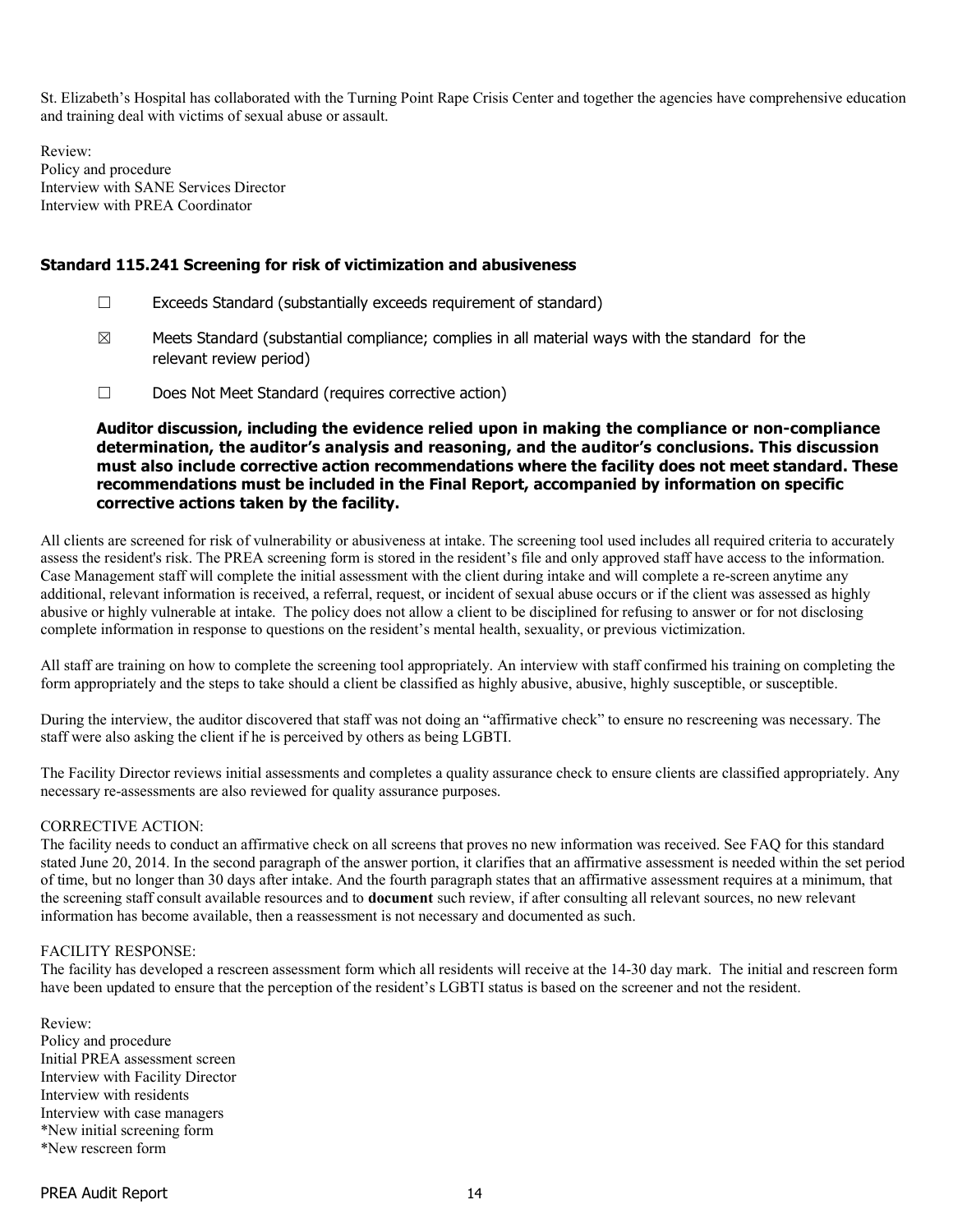### Standard 115.242 Use of screening information

- ☐ Exceeds Standard (substantially exceeds requirement of standard)
- $\boxtimes$  Meets Standard (substantial compliance; complies in all material ways with the standard for the relevant review period)
- ☐ Does Not Meet Standard (requires corrective action)

Auditor discussion, including the evidence relied upon in making the compliance or non-compliance determination, the auditor's analysis and reasoning, and the auditor's conclusions. This discussion must also include corrective action recommendations where the facility does not meet standard. These recommendations must be included in the Final Report, accompanied by information on specific corrective actions taken by the facility.

All clients receive a classification based upon their PREA screening information. Classifications include: none, potentially vulnerable or potentially abusive. A resident's classification will be documented but no staff member will be able to see the screening form or answers. Any client who is classified as potentially vulnerable or potentially abusive will be housed in a single occupancy room.

All clients with a classification have it addressed on their individual program plan. These clients work with their case worker to work on the issues underlining their classification and clients can also be referred to outside counseling if necessary.

The facility has not housed any transgender or intersex clients but does have a plan to house such clients safely which include opportunities to shower separately and make housing and program assignments with a transgender or intersex resident's own views taken into consideration.

The auditor and facility management discussed the facility's plan to house clients that are highly vulnerable, highly abusive, or transgender/intersex. The facility was able to describe specific bed placement, group separation, ability to shower separately, and the new protocol on safely housing transgender/intersex clients as ways to ensure the safety of each resident.

Review: Policy and procedure Facility tour Initial PREA assessment screening Individual case plan Staffing plan Interview with Case Managers Interview with Resident Supervisors Interview with PREA Coordinator

# Standard 115.251 Client reporting

- $\Box$  Exceeds Standard (substantially exceeds requirement of standard)
- $\boxtimes$  Meets Standard (substantial compliance; complies in all material ways with the standard for the relevant review period)
- ☐ Does Not Meet Standard (requires corrective action)

Auditor discussion, including the evidence relied upon in making the compliance or non-compliance determination, the auditor's analysis and reasoning, and the auditor's conclusions. This discussion must also include corrective action recommendations where the facility does not meet standard. These recommendations must be included in the Final Report, accompanied by information on specific corrective actions taken by the facility.

PREA Audit Report 15 Clients at RTC II have multiple ways of reporting sexual abuse. Posters throughout the facility indicate how clients can report as well as how to report to an outside agency. Interviews with the clients indicate that they are aware of all means of reporting and that they could report anonymously. They received the information at intake, during orientation training, and in case manager meetings.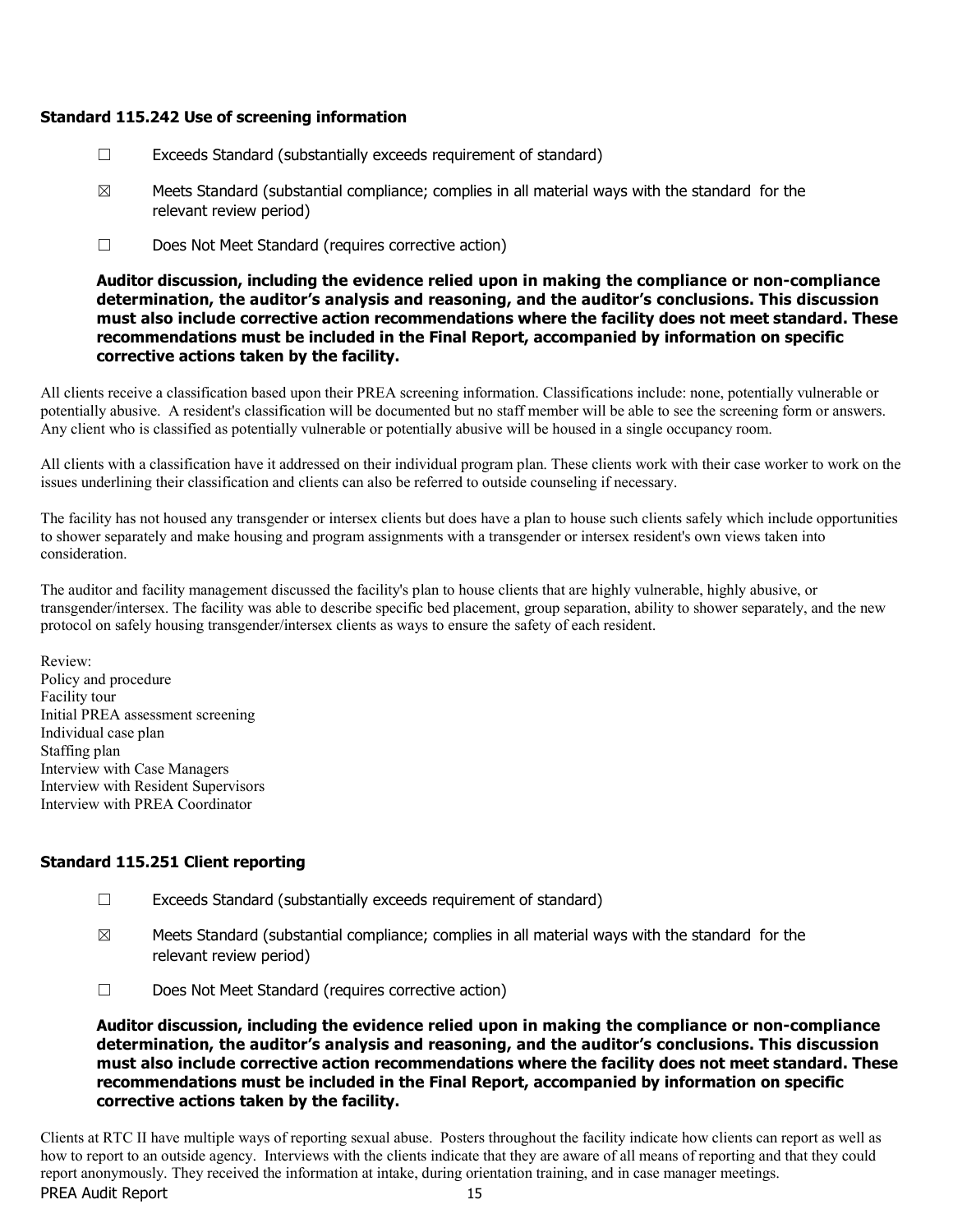The facility has public pay phones with the reporting numbers unblocked to allow free calls to the reporting entities. The clients are also able to carry cell phones which they can use to make a report.

All clients received information at intake and in their handbooks regarding PREA reporting. Staff received information on how to privately report during staff training.

Review: Policy and procedure PREA postings PREA brochure Facility tour Interview with Facility Director Interview with residents

### Standard 115.252 Exhaustion of administrative remedies

- ☐ Exceeds Standard (substantially exceeds requirement of standard)
- $\Box$  Meets Standard (substantial compliance; complies in all material ways with the standard for the relevant review period)
- ☐ Does Not Meet Standard (requires corrective action)

Auditor discussion, including the evidence relied upon in making the compliance or non-compliance determination, the auditor's analysis and reasoning, and the auditor's conclusions. This discussion must also include corrective action recommendations where the facility does not meet standard. These recommendations must be included in the Final Report, accompanied by information on specific corrective actions taken by the facility.

N/A: The PREA Coordinator states that the agency does not use its grievance system to investigate PREA allegations. Any Client who uses a grievance form to report an allegation will have the form removed from the grievance process and it will be handled like any other reporting method.

# Standard 115.253 Client access to outside confidential support services

- ☐ Exceeds Standard (substantially exceeds requirement of standard)
- $\boxtimes$  Meets Standard (substantial compliance; complies in all material ways with the standard for the relevant review period)
- ☐ Does Not Meet Standard (requires corrective action)

Auditor discussion, including the evidence relied upon in making the compliance or non-compliance determination, the auditor's analysis and reasoning, and the auditor's conclusions. This discussion must also include corrective action recommendations where the facility does not meet standard. These recommendations must be included in the Final Report, accompanied by information on specific corrective actions taken by the facility.

The facility has a MOU with Turning Point Rape Crisis Center to provide emotional support and advocate services to any client who is a victim of sexual abuse. The facility provides the phone number of this agency to clients as wells as train them during orientation of the limitations to confidentiality and mandatory reporting.

Interviewed clients verified that they received this information and that the information is available on posters located throughout the facility.

The auditor took note of the information on posters located throughout the facility and ensured that the posting contained all the accurate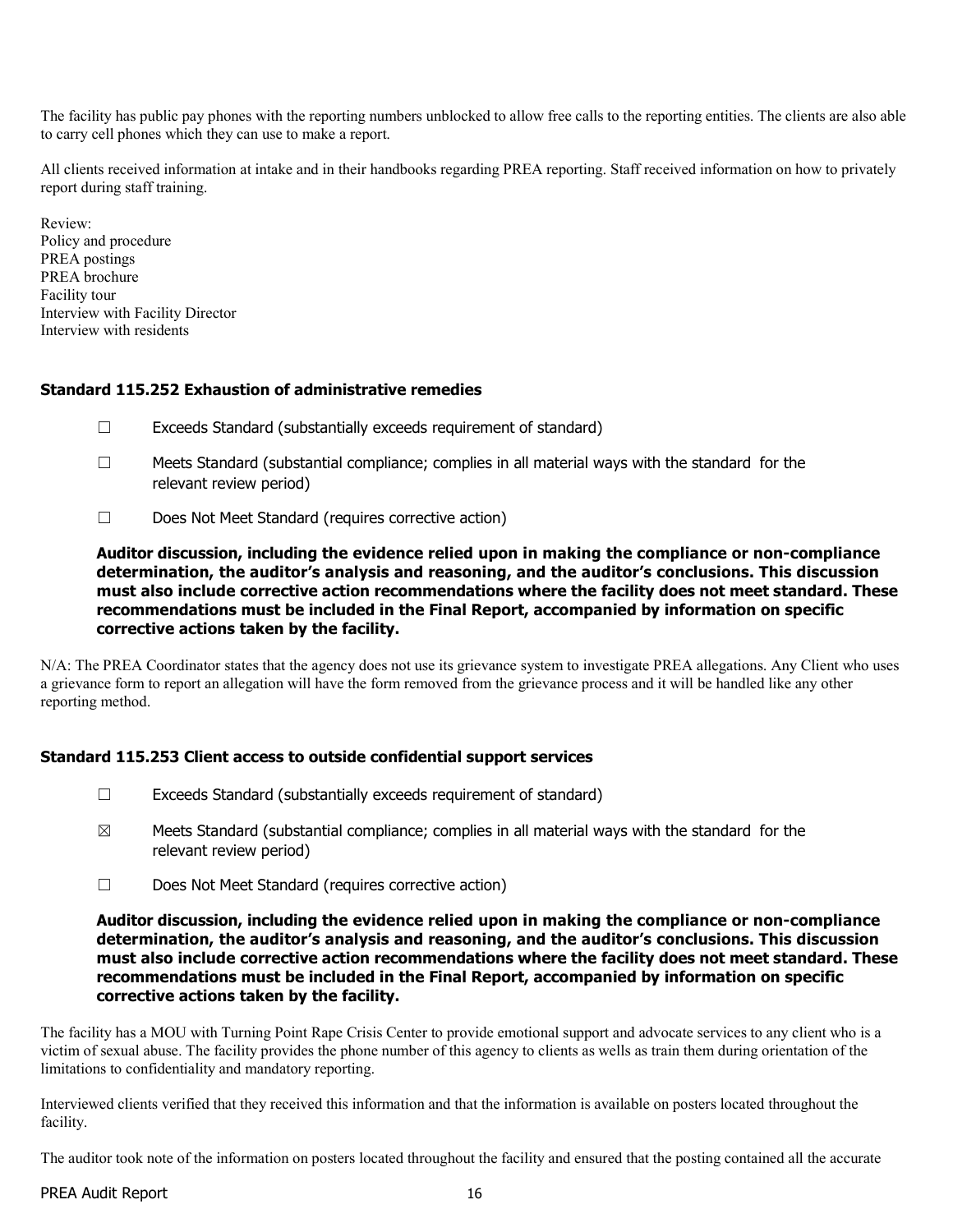information. A review of the MOU was also completed.

The auditor reviewed Turning Point Rape Crisis Center's website about the services available to any client who may need emotional support after an incident of sexual assault/abuse. The services provided by the crisis center included support while in the hospital, during any investigation/questioning, court appearances, and any on-going counseling needs.

The facility has not had an allegation of sexual abuse or sexual harassment during this audit cycle and had no need for these services.

#### CORRECTIVE ACTION:

The agency does not put the address of the outside emotional supportive agency on the postings. The standard requires that the address be included in the information available to the residents.

#### FACILITY RESPONSE:

The agency has updated information given to the residents concerning outside emotional support agencies. This information now includes the address for Compass Family and Community Services. The agency has also included the address and email address of other agencies that the residents can report sexual abuse or sexual harassment.

Review: Policy and procedure MOU Red Cross Rape Crisis Center Interview with Victim Advocate Interview with PREA Coordinator Interview with Emotional Support staff \*New resident PREA information sheet

### Standard 115.254 Third-party reporting

- ☐ Exceeds Standard (substantially exceeds requirement of standard)
- $\boxtimes$  Meets Standard (substantial compliance; complies in all material ways with the standard for the relevant review period)
- ☐ Does Not Meet Standard (requires corrective action)

### Auditor discussion, including the evidence relied upon in making the compliance or non-compliance determination, the auditor's analysis and reasoning, and the auditor's conclusions. This discussion must also include corrective action recommendations where the facility does not meet standard. These recommendations must be included in the Final Report, accompanied by information on specific corrective actions taken by the facility.

The agency has posted on its website ways that anyone can report sexual abuse or sexual harassment on behalf of a resident. Clients are also educated that they can report to family members who can then make a third party report.

The facility has not had a third party report.

#### CORRECTIVE ACTION:

The facility has a visitation facility that does not have a posting of the reporting options available to them to report sexual abuse or sexual harassment on behalf of a resident.

### FACILITY ACTION:

The facility has added a poster in the lobby of the visitation area that includes information on how a person could make a third party report.

Review: Policy and procedure CCA website PREA postings Facility tour Interviews with random residents \*New PREA poster in visitation room lobby

### PREA Audit Report 17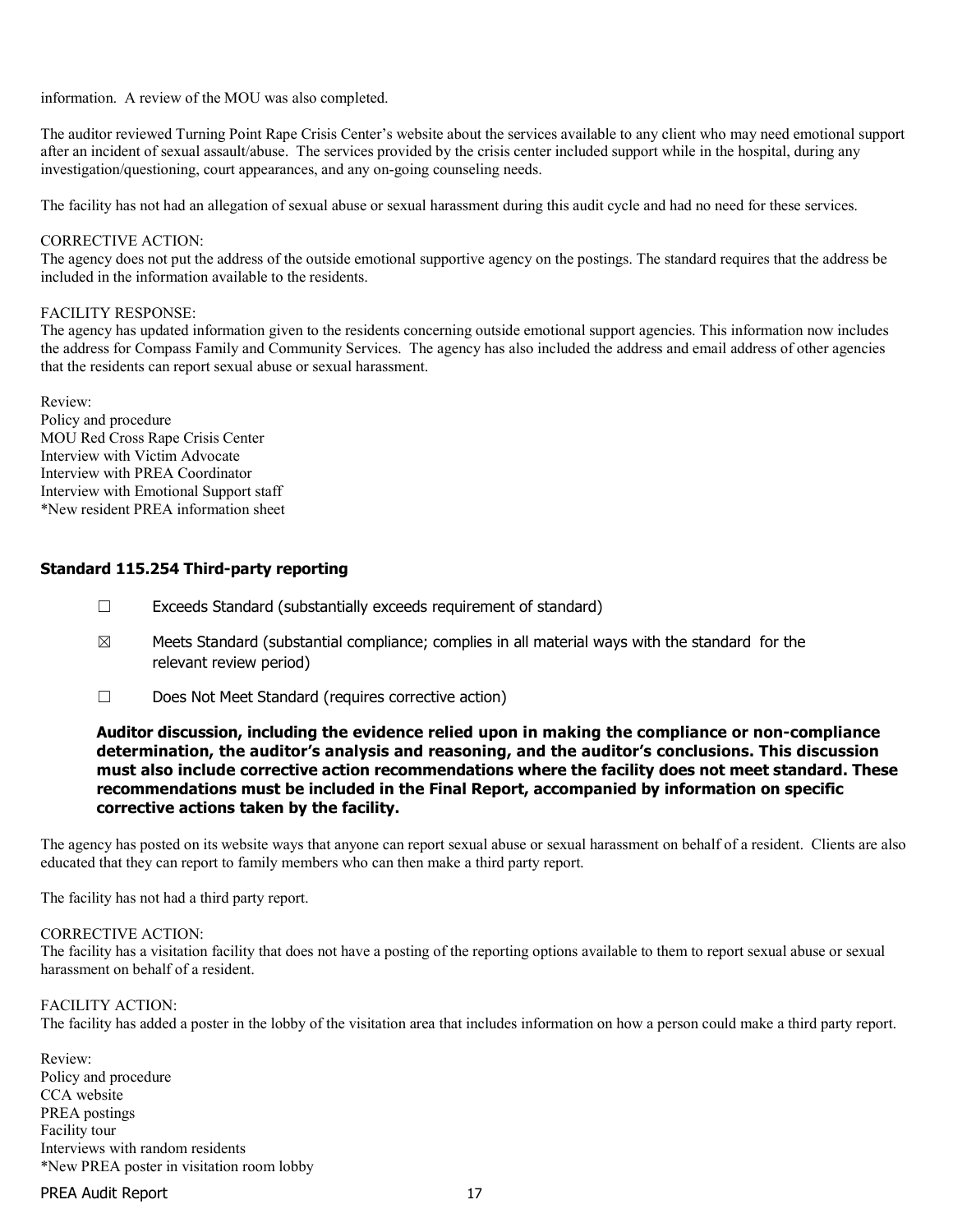# Standard 115.261 Staff and agency reporting duties

- ☐ Exceeds Standard (substantially exceeds requirement of standard)
- $\boxtimes$  Meets Standard (substantial compliance; complies in all material ways with the standard for the relevant review period)
- ☐ Does Not Meet Standard (requires corrective action)

Auditor discussion, including the evidence relied upon in making the compliance or non-compliance determination, the auditor's analysis and reasoning, and the auditor's conclusions. This discussion must also include corrective action recommendations where the facility does not meet standard. These recommendations must be included in the Final Report, accompanied by information on specific corrective actions taken by the facility.

CCA, Inc. policy requires all employees to immediately report any knowledge, suspicion, or information regarding an incident of sexual abuse or sexual harassment including third party and anonymous reports. Apart from the employee's supervisor, no one shall reveal any information related to a sexual abuse report to anyone other than to the extent necessary to make treatment, investigation, and other security and management decisions. All allegations of sexual abuse or sexual harassment are reported to the facility's investigators.

The auditor interviewed all required specialized staff and several random staff members. All staff members indicated that they were given and understand the agency's policy on reporting PREA incidents and were trained on the appropriate way to document a report and to whom they should report an allegation. Staff indicated they understood that they are required to report their own suspicions, or information regarding sexual abuse, sexual harassment, or retaliation.

All staff members with a duty to report based on local law and medical and mental health practitioners are required to inform clients of their status and the limitation of confidentiality at the initiation of services. Interviews with staff members who have a duty to report indicated that they understood their duty to inform clients before providing services.

The facility does not admit clients under the age of 18. The State of Ohio does not require institutions or facilities licensed by the state or facilities in which a person resides as a result of voluntary, civil, or criminal commitment to report to adult protective services (Chapter 5101:2-20 and 5101:2-20-01).

Review: Policy and procedure Ohio revised code Interview with random staff Interview with Residential Services Director Interview with Facility Director

### Standard 115.262 Agency protection duties

- ☐ Exceeds Standard (substantially exceeds requirement of standard)
- $\boxtimes$  Meets Standard (substantial compliance; complies in all material ways with the standard for the relevant review period)
- ☐ Does Not Meet Standard (requires corrective action)

Auditor discussion, including the evidence relied upon in making the compliance or non-compliance determination, the auditor's analysis and reasoning, and the auditor's conclusions. This discussion must also include corrective action recommendations where the facility does not meet standard. These recommendations must be included in the Final Report, accompanied by information on specific corrective actions taken by the facility.

PREA Audit Report 18 RTC II has several rooms within the facility and two separate housing units. This allows the facility to move either the alleged victim or the alleged abuser to another dorm or side of the building during or after an investigation. The facility also has several single occupancy room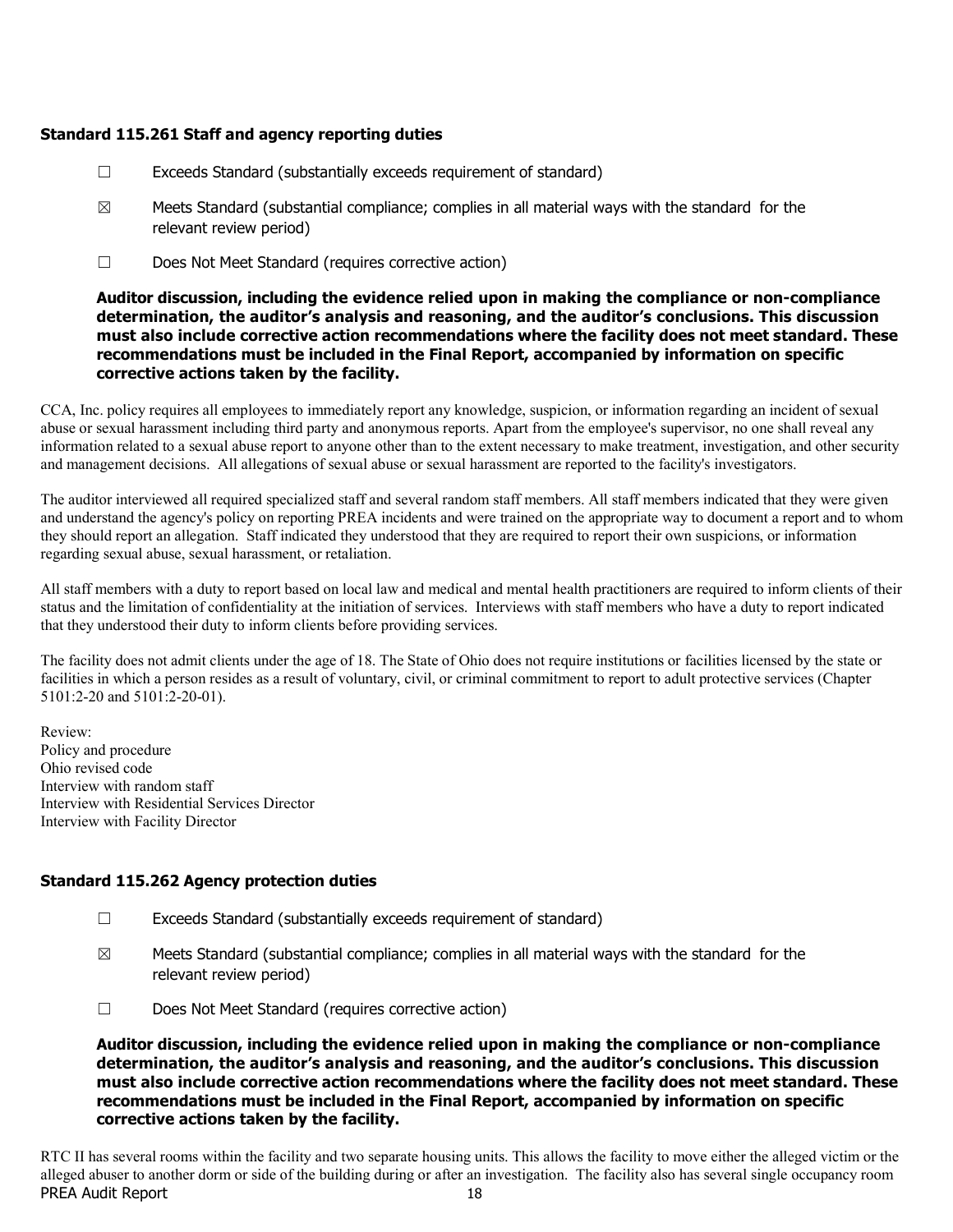that a client where a client could be moved. The agency also has several facilities in the Youngstown area that a client can be moved during an investigation. During the interview process, it was very clear that the safety and security of all clients is their primary concern.

An interview with the PREA Coordinator and Agency Investigators describe the process on how they determine if an alleged victim or abuse should be moved to another facility in order to protect the victim from imminent abuse. The practice is to place a staff member on administrative leave or place in another facility (if possible) if they are accused of sexual harassment or sexual abuse during the investigation. The staff member is to have no contact with the facility or other staff member until a determination has been made. If another Client is the alleged abuser, the abuser and victim will be separated either by dorm or facility until a determination has been made.

The facility has not had to move a client or staff member due to an allegation of sexual abuse or sexual harassment.

Review: Policy and procedure Employee personnel record Interview with PREA Coordinator Interview with CEO

### Standard 115.263 Reporting to other confinement facilities

- ☐ Exceeds Standard (substantially exceeds requirement of standard)
- $\boxtimes$  Meets Standard (substantial compliance; complies in all material ways with the standard for the relevant review period)
- ☐ Does Not Meet Standard (requires corrective action)

Auditor discussion, including the evidence relied upon in making the compliance or non-compliance determination, the auditor's analysis and reasoning, and the auditor's conclusions. This discussion must also include corrective action recommendations where the facility does not meet standard. These recommendations must be included in the Final Report, accompanied by information on specific corrective actions taken by the facility.

Upon receiving an allegation that a client was sexually abused while confined at another corrections facility, the Facility Director shall notify in writing the head of the facility or appropriate central office of the agency where the alleged abuse occurred and notify the agency PREA Coordinator. The policy requires notification within 72 hours.

Interviews with the Agency's PREA Coordinator and the facility's Director confirmed this practice.

The facility has not received any allegation that they had to make a report to another agency, nor have they received an allegation from another agency concerning a prior client.

Review: Policy and procedure Interview with Facility Director Interview with PREA Coordinator

### Standard 115.264 Staff first responder duties

- $\Box$  Exceeds Standard (substantially exceeds requirement of standard)
- $\boxtimes$  Meets Standard (substantial compliance; complies in all material ways with the standard for the relevant review period)
- ☐ Does Not Meet Standard (requires corrective action)

Auditor discussion, including the evidence relied upon in making the compliance or non-compliance determination, the auditor's analysis and reasoning, and the auditor's conclusions. This discussion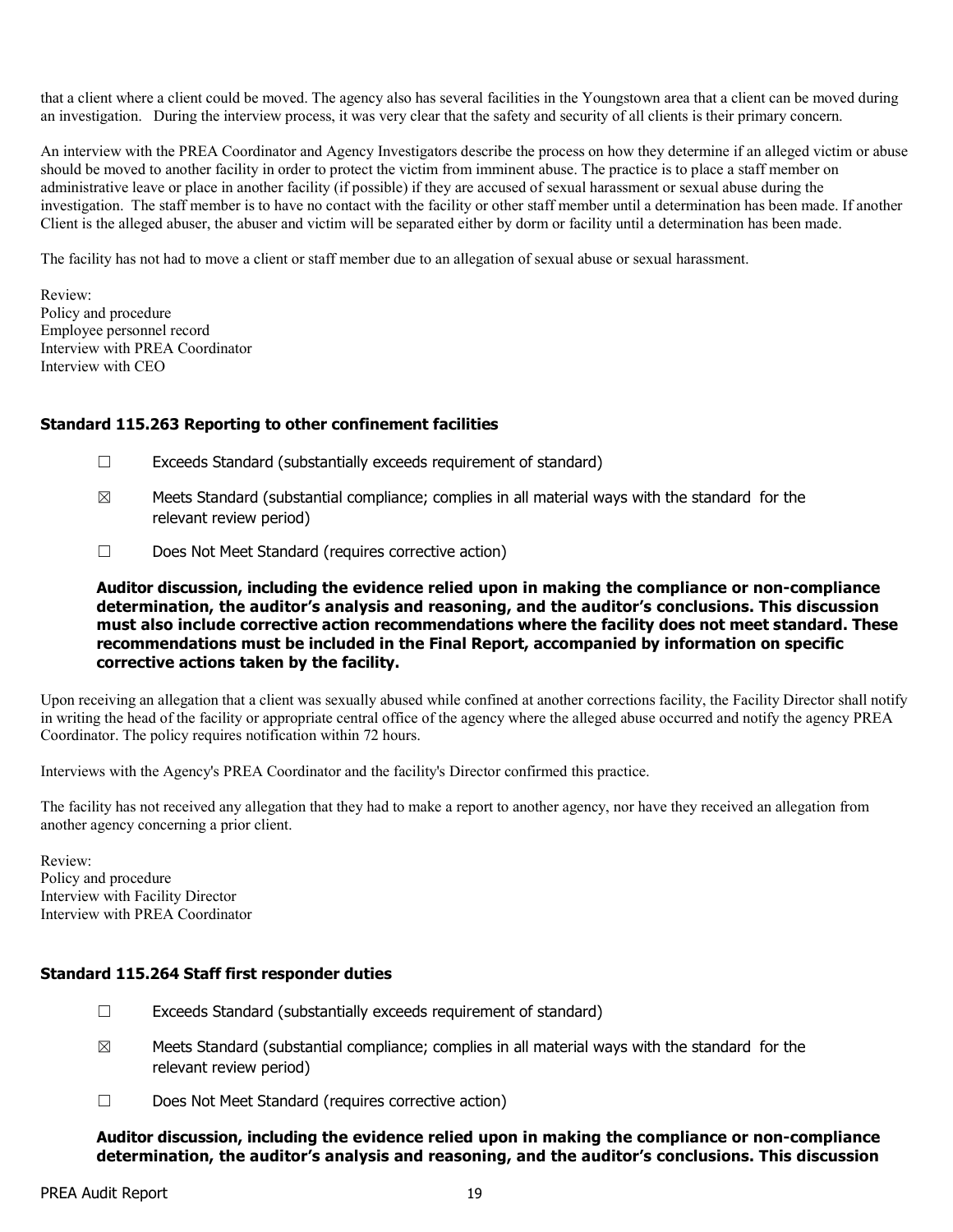# must also include corrective action recommendations where the facility does not meet standard. These recommendations must be included in the Final Report, accompanied by information on specific corrective actions taken by the facility.

CCA has a policy outlining first responder duties for any allegation of sexual abuse. The policy contains instructions for how to separate the abuser and victim, protect and preserve evidence until it can be collected by appropriate authorities, does not allow the abuse to destroy evidence, request that the victim does not destroy any evidence, and enacting the PREA coordinated response plan. All staff are trained on first responder duties (security and non-security staff).

Interviews of security and program staff indicate that staff know the appropriate steps to take to preserve and protect evidence and support the victim. All staff seemed comfortable with the first responder duties and confident that they would respond appropriately based upon their training.

Each security post has a posting of the first responder duties and coordinated response plan.

The facility has not had to use first responder training for any allegation of sexual abuse.

Review: Policy and procedure Coordinated response plan/first responder duties posting Training records Interviews with random staff

# Standard 115.265 Coordinated response

- ☐ Exceeds Standard (substantially exceeds requirement of standard)
- $\boxtimes$  Meets Standard (substantial compliance; complies in all material ways with the standard for the relevant review period)
- ☐ Does Not Meet Standard (requires corrective action)

### Auditor discussion, including the evidence relied upon in making the compliance or non-compliance determination, the auditor's analysis and reasoning, and the auditor's conclusions. This discussion must also include corrective action recommendations where the facility does not meet standard. These recommendations must be included in the Final Report, accompanied by information on specific corrective actions taken by the facility.

CCA has an appropriate written coordinated response plan to respond to any incident of sexual abuse. The plan includes the steps to take for first responders, medical and mental health practitioners, investigators, and facility leadership. All staff is trained on the plan and this was confirmed through interviews with security and program staff.

While on the tour, the auditor noted that the written coordinated plan is posted at the security post in the facility. The posting is within a flip chart which is highly visible and clearly marked.

During staff interviews, staff knew and could articulate the coordinated response plan. All staff knew the entire plan and did not differentiate between security and non-security tasks. Staff was able to disclose the location of the plan and discussed how they practice using the plan in various scenarios during training.

Review: Policy and procedure Coordinated response plan/first responder duties posting Interview with random staff

# Standard 115.266 Preservation of ability to protect clients from contact with abusers

☐ Exceeds Standard (substantially exceeds requirement of standard)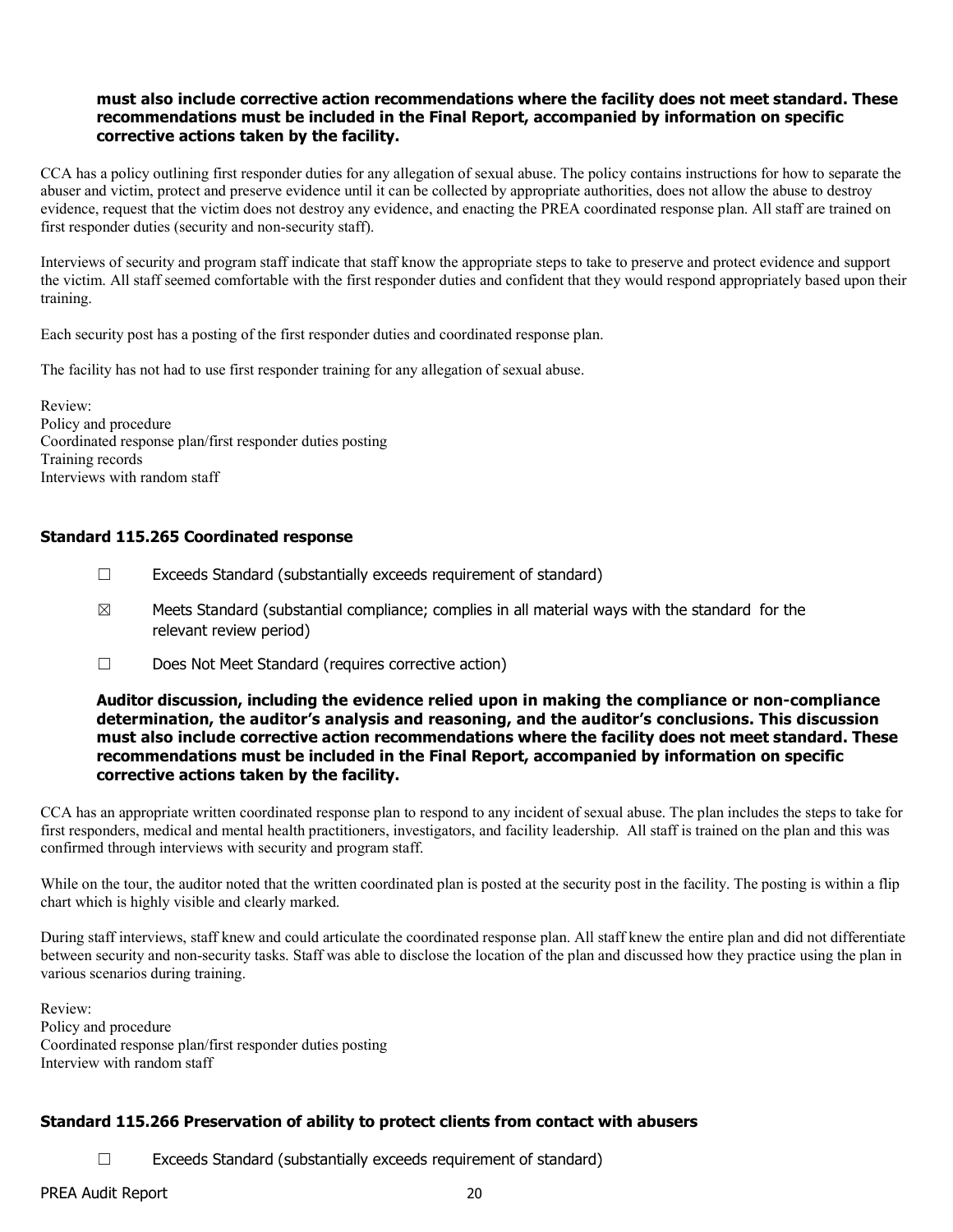- $\square$  Meets Standard (substantial compliance; complies in all material ways with the standard for the relevant review period)
- ☐ Does Not Meet Standard (requires corrective action)

Auditor discussion, including the evidence relied upon in making the compliance or non-compliance determination, the auditor's analysis and reasoning, and the auditor's conclusions. This discussion must also include corrective action recommendations where the facility does not meet standard. These recommendations must be included in the Final Report, accompanied by information on specific corrective actions taken by the facility.

N/A: The PREA Coordinator indicates that the facility is not under any collective bargaining agreements – a non-union agency.

# Standard 115.267 Agency protection against retaliation

- ☐ Exceeds Standard (substantially exceeds requirement of standard)
- $\boxtimes$  Meets Standard (substantial compliance; complies in all material ways with the standard for the relevant review period)
- ☐ Does Not Meet Standard (requires corrective action)

### Auditor discussion, including the evidence relied upon in making the compliance or non-compliance determination, the auditor's analysis and reasoning, and the auditor's conclusions. This discussion must also include corrective action recommendations where the facility does not meet standard. These recommendations must be included in the Final Report, accompanied by information on specific corrective actions taken by the facility.

The agency has a policy to protect all clients and staff who report sexual abuse or sexual harassment or cooperate with sexual abuse or sexual harassment investigations from retaliation. The facility has assigned the Facility Director or supervisory designee as the staff responsible for monitoring against retaliation for at least 90 days. The client would be placed on special surveillance and would have increased checks by security staff. In the case of Client victims, a status check is completed by the facility's emotional support person.

The facility has the ability to move victim, offender, or employees in order to protect against retaliation. The facility has not had to move an abuser, victim, or employee during this audit cycle in order to protect from retaliation.

Interviews with the agency's PREA Coordinator, the Facility Director, and the Residential Service Director confirmed the monitoring process. The auditor reviewed the form that is to be completed for status checks and the team would review the status reviews to determine if an extension in monitoring is necessary.

Staff verified during interviews that their PREA training includes how to detect and protect others from retaliation, and that they have a right to be free from retaliation when reporting or cooperating in an investigation. Clients also verified that they have received information on their right to be free from retaliation.

Review: Policy and procedure Training records Interview with Facility Director Interview with Residential Services Director Interview with PREA Coordinator Interview with random staff Interview with random residents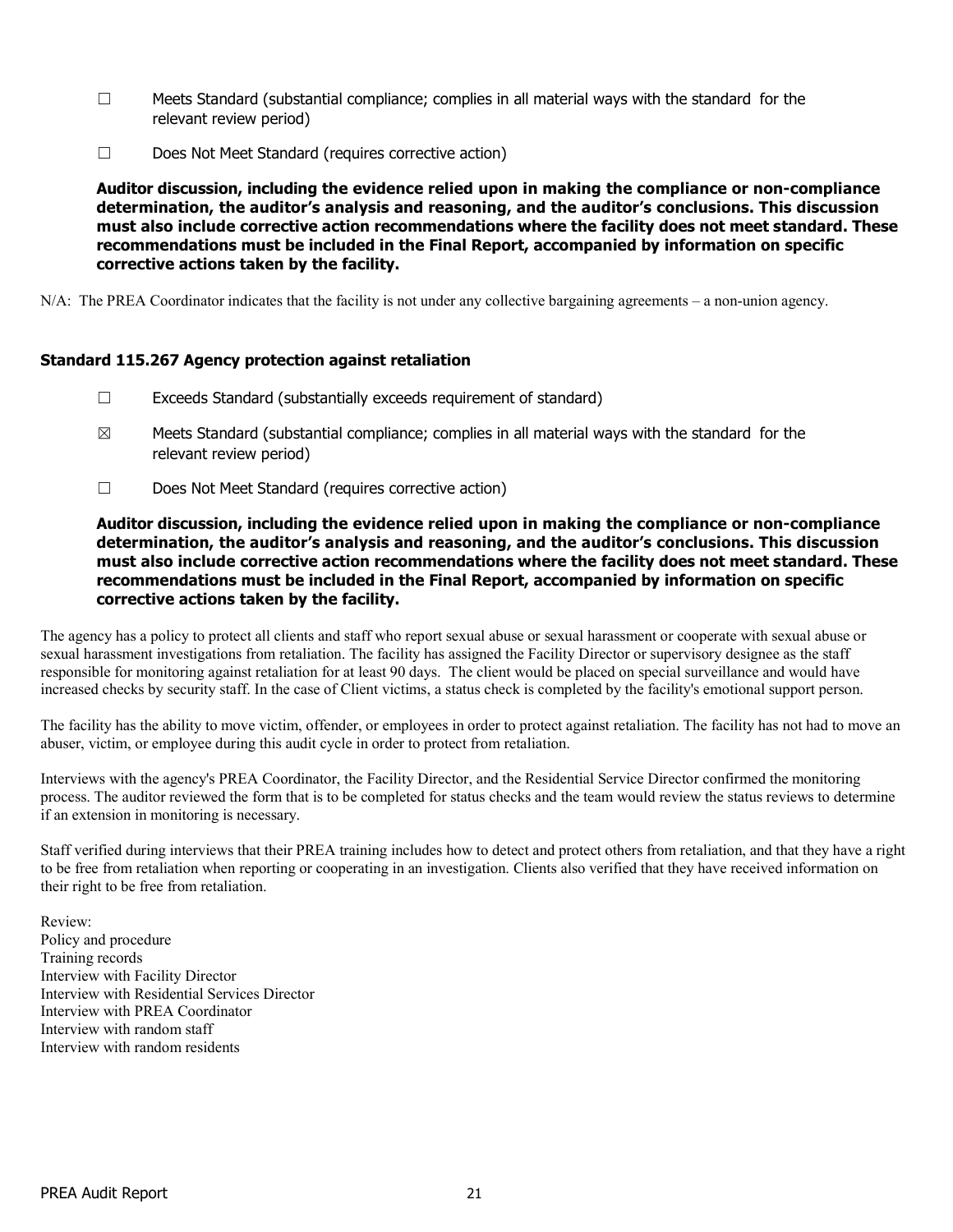# Standard 115.271 Criminal and administrative agency investigations

- ☐ Exceeds Standard (substantially exceeds requirement of standard)
- $\boxtimes$  Meets Standard (substantial compliance; complies in all material ways with the standard for the relevant review period)
- ☐ Does Not Meet Standard (requires corrective action)

Auditor discussion, including the evidence relied upon in making the compliance or non-compliance determination, the auditor's analysis and reasoning, and the auditor's conclusions. This discussion must also include corrective action recommendations where the facility does not meet standard. These recommendations must be included in the Final Report, accompanied by information on specific corrective actions taken by the facility.

All allegations of sexual abuse or sexual harassment including third party and anonymous reports are administratively investigated by 2 trained investigators and any report that appears criminal in nature are referred to the Youngstown City Police Department who has the legal authority to conduct a criminal investigation.

During this audit cycle, the facility has not had an allegation of sexual abuse or sexual harassment.

Both the agency investigators were interviewed and walked through their process of investigating any PREA related complaint and how this information is used determine whether an allegation is substantiated, unsubstantiated, or unfounded. The investigators collect all relevant information (interviews with staff, victim, witness, and the abuser; review any surveillance information, and make note of any facility issue that could have aided in the allegation). The PREA Coordinator determines the outcome of the investigation.

The investigators written report includes whether staff actions or failures to act contribute to the abuse and a description of the physical and testimonial evidence, the reasoning behind credibility assessments, and investigative facts and findings.

Both investigators will work with the local police department and remain informed about the progress of any referred allegation.

The investigators maintain all records from all allegations for as long as the abuser is incarcerated or employed by the agency, plus five years.

Review: Policy and Procedure Interview with Administrative Investigators

# Standard 115.272 Evidentiary standard for administrative investigations

- ☐ Exceeds Standard (substantially exceeds requirement of standard)
- $\boxtimes$  Meets Standard (substantial compliance; complies in all material ways with the standard for the relevant review period)
- ☐ Does Not Meet Standard (requires corrective action)

Auditor discussion, including the evidence relied upon in making the compliance or non-compliance determination, the auditor's analysis and reasoning, and the auditor's conclusions. This discussion must also include corrective action recommendations where the facility does not meet standard. These recommendations must be included in the Final Report, accompanied by information on specific corrective actions taken by the facility.

By agency policy and confirmed by investigators and PREA Coordinator interviews, the agency imposes a standard of preponderance of evidence or 51% to substantiate an allegation of sexual abuse or sexual harassment.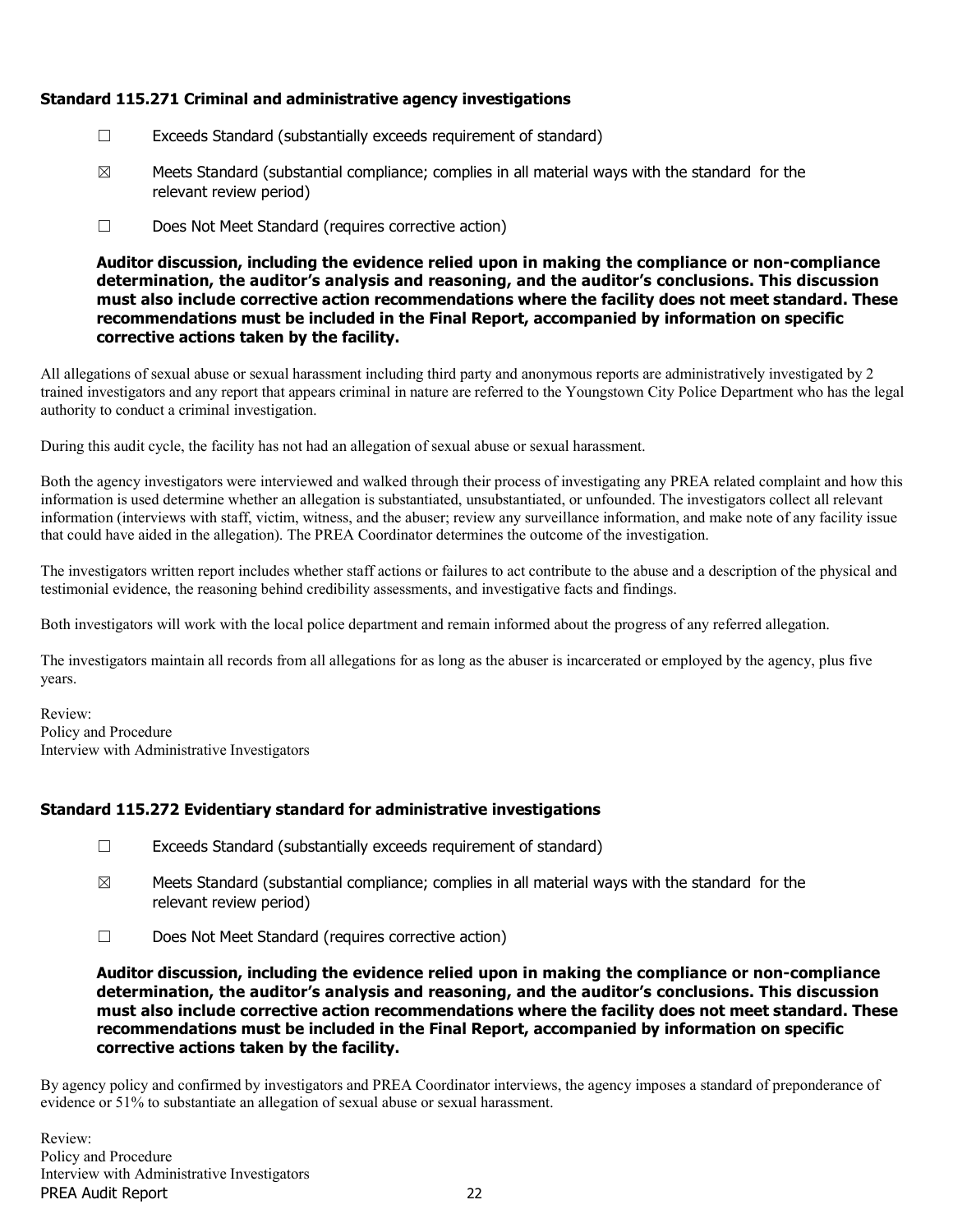Interview with PREA Coordinator

### Standard 115.273 Reporting to clients

- ☐ Exceeds Standard (substantially exceeds requirement of standard)
- $\boxtimes$  Meets Standard (substantial compliance; complies in all material ways with the standard for the relevant review period)
- ☐ Does Not Meet Standard (requires corrective action)

Auditor discussion, including the evidence relied upon in making the compliance or non-compliance determination, the auditor's analysis and reasoning, and the auditor's conclusions. This discussion must also include corrective action recommendations where the facility does not meet standard. These recommendations must be included in the Final Report, accompanied by information on specific corrective actions taken by the facility.

The Facility Director or PREA Coordinator is responsible for informing a client who alleges sexual abuse the outcome of the investigation. The facility will request information from the legal authority if the investigation is criminal in nature to inform the alleged victim of the outcome of an investigation.

The notice includes whether the abuser, if a staff member, is no longer posted in the client's unit; no longer employed at the facility; has been indicted on a charge related to the sexual abuse within the facility; or has been convicted on a charge related to sexual abuse within the facility. The notice includes whether the abuser, if another resident, has been indicted on a charge related to sexual abuse within the facility or has been convicted on a charge related to sexual abuse within the facility.

Review: Policy and procedure Interview with PREA Coordinator

### Standard 115.276 Disciplinary sanctions for staff

- ☐ Exceeds Standard (substantially exceeds requirement of standard)
- $\boxtimes$  Meets Standard (substantial compliance; complies in all material ways with the standard for the relevant review period)
- ☐ Does Not Meet Standard (requires corrective action)

Auditor discussion, including the evidence relied upon in making the compliance or non-compliance determination, the auditor's analysis and reasoning, and the auditor's conclusions. This discussion must also include corrective action recommendations where the facility does not meet standard. These recommendations must be included in the Final Report, accompanied by information on specific corrective actions taken by the facility.

CCA outlines its progressive disciplinary plan in its employee handbook. A review of the handbook states that any staff member found to have engaged in sexual abuse will be terminated. Termination or resignations by staff will not void an investigation and any criminal activity will be reported to the legal authority and to any relevant licensing agency. Policy also indicates that the agency will notify law enforcement or any relevant licensing boards of any terminations or resignations based upon violations of the agency's client sexual abuse and sexual harassment prevention policy when such behavior is criminal in nature.

All staff interviewed understood that anyone engaging in sexual harassment will be disciplined according to agency policy and that they would be terminated for participating in sexual abuse. Staff indicated that they are required to report any suspicion to their immediate supervisor and that they would not have any issue reporting a coworker for violation of the zero tolerance policy.

The auditor reviewed agency policy, the employee handbook, and interviewed the Facility Director, PREA Coordinator, and CEO to confirm the disciplinary process for employees found to have substantially engaged in sexual harassment or sexual abuse against residents.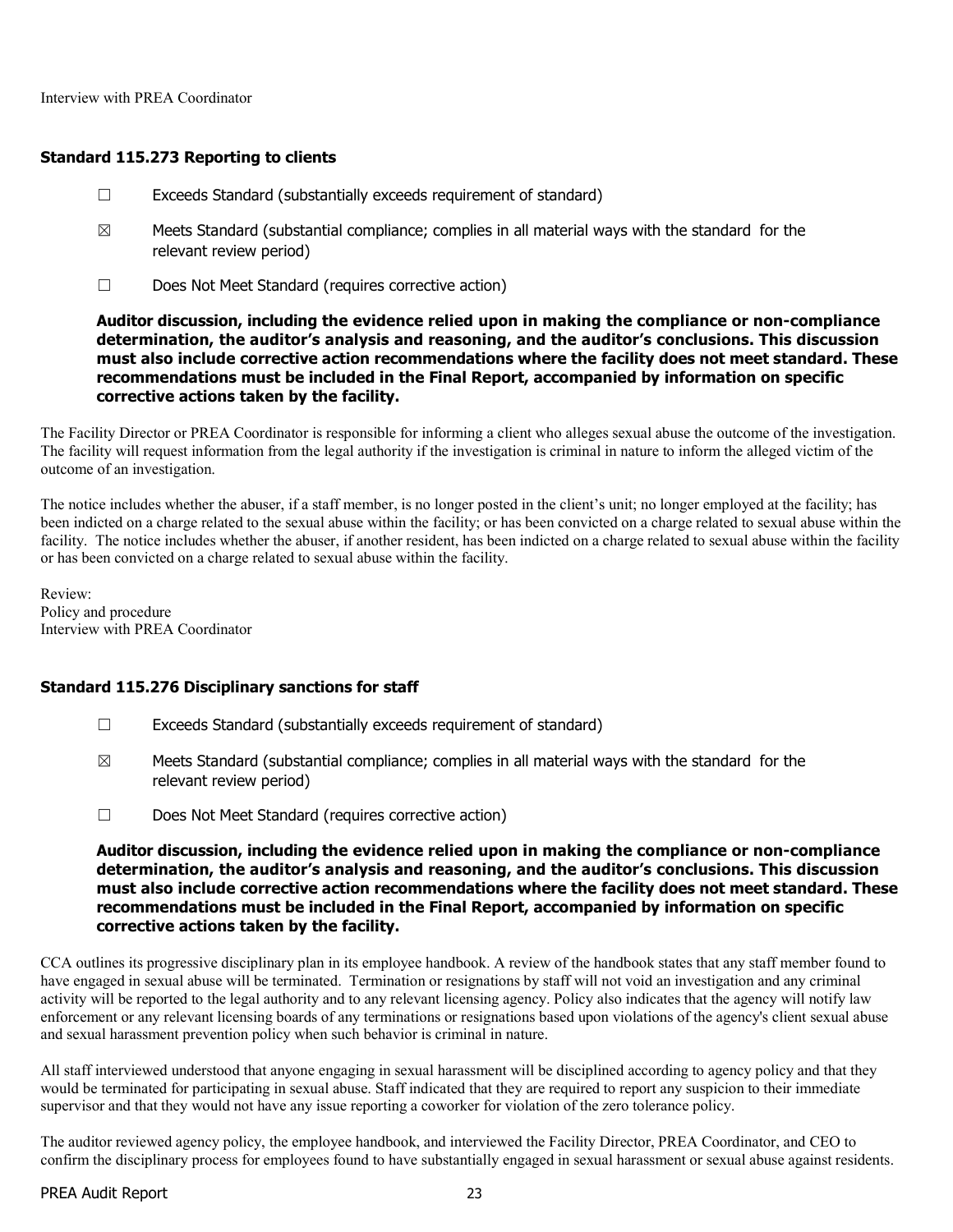All agency leadership stated that any employee found to have engaged in sexual abuse will be immediately terminated from the facility and law enforcement would be notified.

Review: Policy and procedure Employee handbook Code of ethics Interview with Facility Director Interview with CEO Interview with random staff members Interview with PREA Coordinator

### Standard 115.277 Corrective action for contractors and volunteers

- ☐ Exceeds Standard (substantially exceeds requirement of standard)
- $\boxtimes$  Meets Standard (substantial compliance; complies in all material ways with the standard for the relevant review period)
- ☐ Does Not Meet Standard (requires corrective action)

### Auditor discussion, including the evidence relied upon in making the compliance or non-compliance determination, the auditor's analysis and reasoning, and the auditor's conclusions. This discussion must also include corrective action recommendations where the facility does not meet standard. These recommendations must be included in the Final Report, accompanied by information on specific corrective actions taken by the facility.

All contractors and volunteers are made aware of the agency's zero tolerance policy toward sexual abuse and sexual harassment. Each must participate in PREA training where they will be taught how to prevent, detect, respond, and report sexual harassment and sexual abuse. They will also learn the consequences of participating in any type of sexual misconduct. Contractors and volunteers sign an agreement that they could be removed from the facility for any acts of sexual abuse or sexual harassment.

The auditor has reviewed the contractor/volunteer training and documentation of compliance with training.

The facility has not removed any contractor or volunteer for a PREA issue.

Review: Policy and procedure Contractor/vendor acknowledgement form Contractor/vendor training curriculum Interview with PREA Coordinator

# Standard 115.278 Disciplinary sanctions for clients

- ☐ Exceeds Standard (substantially exceeds requirement of standard)
- $\boxtimes$  Meets Standard (substantial compliance; complies in all material ways with the standard for the relevant review period)
- ☐ Does Not Meet Standard (requires corrective action)

Auditor discussion, including the evidence relied upon in making the compliance or non-compliance determination, the auditor's analysis and reasoning, and the auditor's conclusions. This discussion must also include corrective action recommendations where the facility does not meet standard. These recommendations must be included in the Final Report, accompanied by information on specific corrective actions taken by the facility.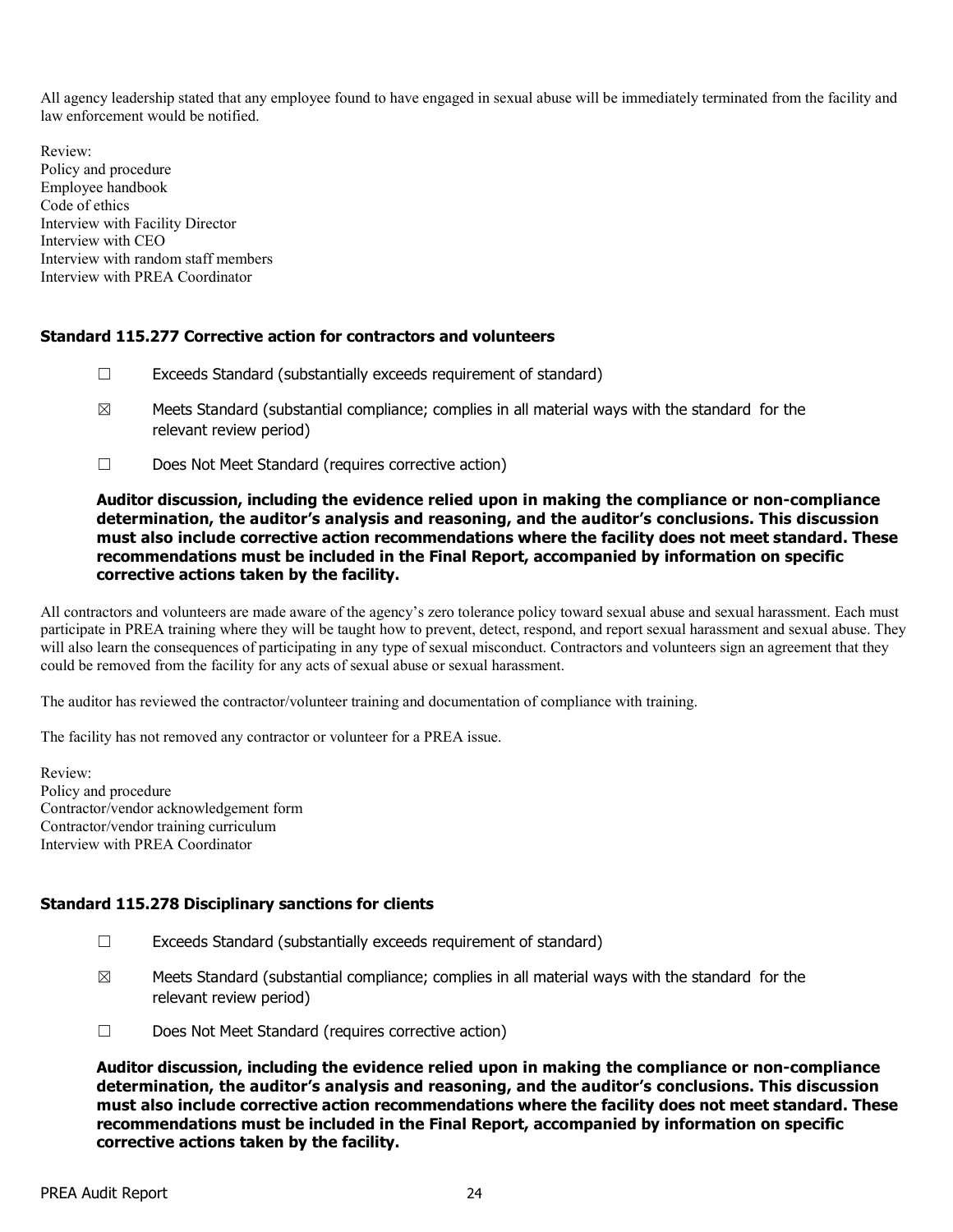A review of the client handbook shows how it outlines Client conduct and prohibits all sexual activity between clients and disciplines clients for such activity. Clients are given a handbook at intake and the contents are reviewed with the resident.

During client interviews, all clients affirmed that they received a handbook at intake and the rules and discipline policies regarding sexual abuse and sexual harassment were reviewed with them. All clients interviewed understood fully the seriousness of the agency's Zero Tolerance Policy and the consequences of participating in sexual misconduct.

There have been no allegations of client-on-client sexual harassment or sexual abuse during this auditing period.

Review: Policy and procedure Client handbook Interviews with residents Interview with Facility Director

### Standard 115.282 Access to emergency medical and mental health services

- ☐ Exceeds Standard (substantially exceeds requirement of standard)
- $\boxtimes$  Meets Standard (substantial compliance; complies in all material ways with the standard for the relevant review period)
- ☐ Does Not Meet Standard (requires corrective action)

Auditor discussion, including the evidence relied upon in making the compliance or non-compliance determination, the auditor's analysis and reasoning, and the auditor's conclusions. This discussion must also include corrective action recommendations where the facility does not meet standard. These recommendations must be included in the Final Report, accompanied by information on specific corrective actions taken by the facility.

Policy indicates the types of service offered free of charge to an alleged victim of sexual assault. It is documented which types of services where rendered and or declined by the alleged victim on the investigation form. Clients are offered timely information about and timely access to sexually transmitted infection prophylaxis. There are no females housed at this facility.

If services are necessary, the Counselor will provide appropriate referrals to community resources and notify the case manager assigned to the resident. The scope of services provided will be determined by the licensed practitioner.

Staff have been notified of the Agency's Coordinated Response Plan. The plan outlines how staff is to offer unimpeded access to both emergency and ongoing medical and mental health care. Ongoing medical or mental health care will be at the discretion of the medical provider and is again at no cost to the resident.

Clients are informed of their right to free services during PREA education at orientation.

The facility has not had a sexual abuse/sexual assault allegation that resulted in the use of these services.

Review: Policy and procedure Coordinated Response Plan Interview with PREA Coordinator Interview with random staff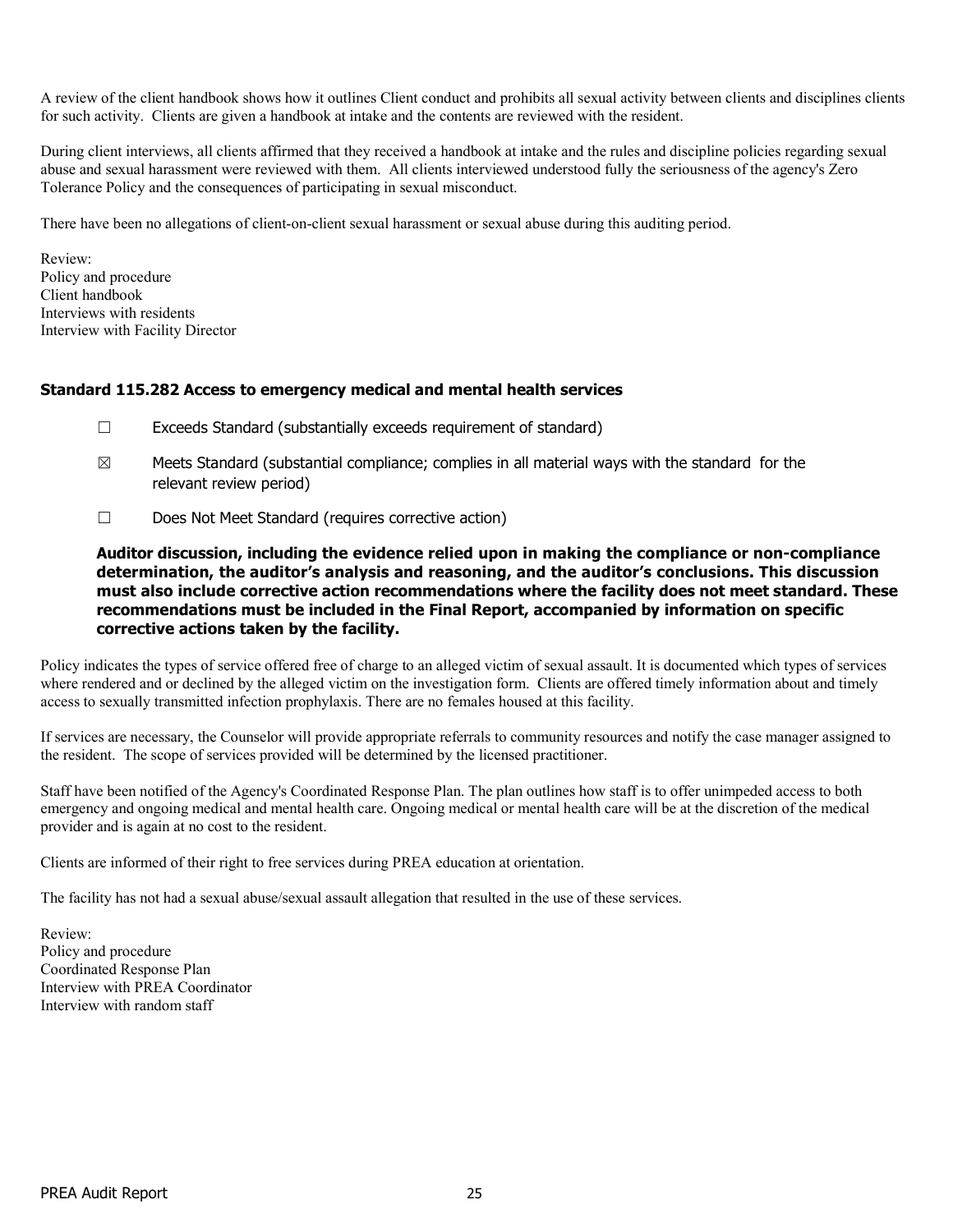# Standard 115.283 Ongoing medical and mental health care for sexual abuse victims and abusers

- ☐ Exceeds Standard (substantially exceeds requirement of standard)
- $\boxtimes$  Meets Standard (substantial compliance; complies in all material ways with the standard for the relevant review period)
- ☐ Does Not Meet Standard (requires corrective action)

Auditor discussion, including the evidence relied upon in making the compliance or non-compliance determination, the auditor's analysis and reasoning, and the auditor's conclusions. This discussion must also include corrective action recommendations where the facility does not meet standard. These recommendations must be included in the Final Report, accompanied by information on specific corrective actions taken by the facility.

This facility offers community medical and counseling services for clients who have been sexually abused in jail, lockup, or juvenile facility. This treatment includes testing for sexually transmitted disease. Treatment is offered to all known clients on Client abusers within in 60 days of learning such history. All treatment offered is free of charge.

Staff have been notified of the Agency's Coordinated Response Plan. The plan outlines how staff is to offer unimpeded access to both emergency and ongoing medical and mental health care. Ongoing medical or mental health care will be at the discretion of the medical provider and is again at no cost to the resident.

The facility has not had a report of any known Client on Client abuser.

A review of the investigation form shows how staff indicates whether services were offered and accepted or declined. The PREA initial screening form indicates whether a Client has abused others while in a correctional setting. If a Client indicates that he has in fact abused another Client while in a corrections setting, the case manager and Facility Director will meet with the Client to make a determination if additional treatment or referrals for community treatment is necessary.

The facility had not a report of a Client being sexually abused while in a jail, lockup, or juvenile facility.

The PREA Coordinator has confirmed the process and practice of how staff will provide unimpeded access to necessary emergency and/or ongoing medical and mental health services.

Review: Policy and procedure Coordinated Response Plan PREA initial assessments Interview with Facility Director Interview with case manager Interview with PREA Coordinator

# Standard 115.286 Sexual abuse incident reviews

- ☐ Exceeds Standard (substantially exceeds requirement of standard)
- $\boxtimes$  Meets Standard (substantial compliance; complies in all material ways with the standard for the relevant review period)
- ☐ Does Not Meet Standard (requires corrective action)

Auditor discussion, including the evidence relied upon in making the compliance or non-compliance determination, the auditor's analysis and reasoning, and the auditor's conclusions. This discussion must also include corrective action recommendations where the facility does not meet standard. These recommendations must be included in the Final Report, accompanied by information on specific corrective actions taken by the facility.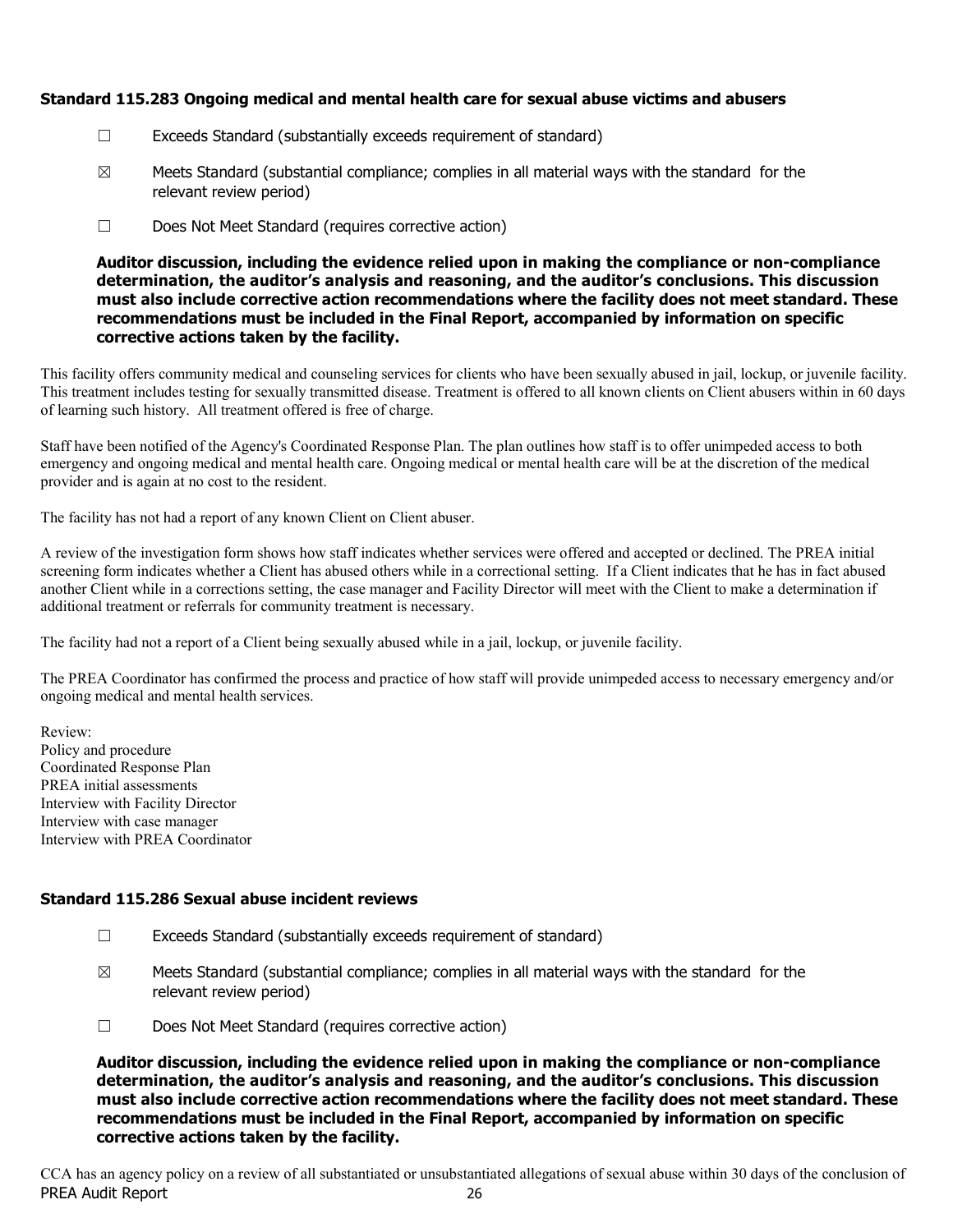the investigation. The review team includes the facility management staff, PREA Coordinator, Residential Services Director, and any other employee deemed appropriate.

The team, per policy, considers whether a change in policy or practice will better prevent, detect, or respond to sexual abuse; if the incident or allegation was motivated by race, ethnicity, gender identity, gang affiliation, or any other group dynamic; if any physical barriers in the area enabled the abuse; adequacy of staffing levels; and whether monitoring technology should be deployed or augmented to supplement supervision by staff.

At the conclusion of an investigation, the SART would provide executive management with any relevant recommendations that would increase the ability to protect, detect, or report allegations of sexual harassment or sexual abuse. The executive team would deem which recommendations are appropriate to implement and provide documentation to the recommendations that were not implemented.

The facility has not had an allegation of sexual abuse or sexual harassment during this audit cycle. Auditor reviewed forms and process with staff.

Review: Policy and procedure Review of SART form Interview with PREA Coordinator Interview with CEO

# Standard 115.287 Data collection

- ☐ Exceeds Standard (substantially exceeds requirement of standard)
- $\boxtimes$  Meets Standard (substantial compliance; complies in all material ways with the standard for the relevant review period)
- ☐ Does Not Meet Standard (requires corrective action)

Auditor discussion, including the evidence relied upon in making the compliance or non-compliance determination, the auditor's analysis and reasoning, and the auditor's conclusions. This discussion must also include corrective action recommendations where the facility does not meet standard. These recommendations must be included in the Final Report, accompanied by information on specific corrective actions taken by the facility.

CCA has an agency policy for data collection and statistical reporting of all necessary information in the most recent version of the Survey of Sexual Violence. The auditor reviewed the most recent information collected by the agency and has confirmed that the agency collects the appropriate data on all allegations of sexual abuse and aggregates this information annually.

The facility's Director collects the data and send the data to the agency's PREA Coordinator. The information for each facility is used by the PREA Coordinator to complete the Survey of Sexual Victimization for all CCA facilities.

The agency has not received a request to supply the Department of Justice with this information.

Review: Policy and procedure PREA data collection and statistical reporting information Interview with PREA Manager Interview with PREA Coordinator

# Standard 115.288 Data review for corrective action

- ☐ Exceeds Standard (substantially exceeds requirement of standard)
- $\boxtimes$  Meets Standard (substantial compliance; complies in all material ways with the standard for the relevant review period)
- ☐ Does Not Meet Standard (requires corrective action)

PREA Audit Report 27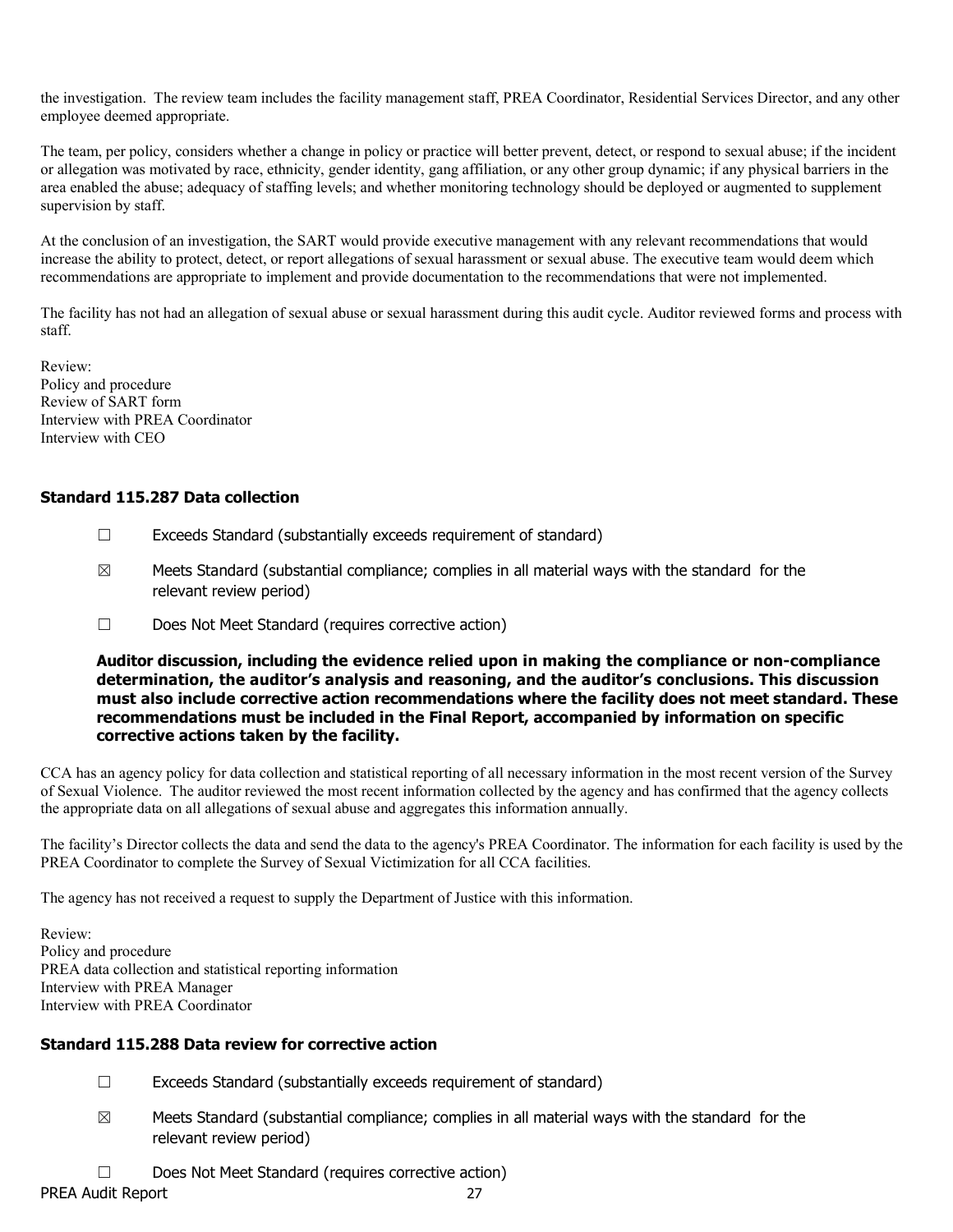### Auditor discussion, including the evidence relied upon in making the compliance or non-compliance determination, the auditor's analysis and reasoning, and the auditor's conclusions. This discussion must also include corrective action recommendations where the facility does not meet standard. These recommendations must be included in the Final Report, accompanied by information on specific corrective actions taken by the facility.

Agency uses information collected in 115.287 to make improvements in how the agency prevents, detects, and responds to incidents of sexual abuse and sexual harassment. The report compares the current year's data with those of previous years, and includes the updates made from previous year's reports. The information contained in the report is based on a calendar year and the report with this information can be found on the agency's website.

The information in the report has been reviewed and approved by the CEO of CCA, Inc.

The information in the report does not contain any identifying information that would need to be redacted in order to protect the safety of an individual or the facility.

Auditor verified that the reported was posted on the agency's website and that the report contained all required information.

Review: Policy and procedure PREA annual report CCA website Interview with CEO Interview with PREA Coordinator

### Standard 115.289 Data storage, publication, and destruction

- ☐ Exceeds Standard (substantially exceeds requirement of standard)
- $\boxtimes$  Meets Standard (substantial compliance; complies in all material ways with the standard for the relevant review period)
- ☐ Does Not Meet Standard (requires corrective action)

Auditor discussion, including the evidence relied upon in making the compliance or non-compliance determination, the auditor's analysis and reasoning, and the auditor's conclusions. This discussion must also include corrective action recommendations where the facility does not meet standard. These recommendations must be included in the Final Report, accompanied by information on specific corrective actions taken by the facility.

All data collected in sexual abuse cases are securely maintained by the PREA Coordinator for a minimum of 10 years. The PREA Coordinator confirmed the retention schedule.

The aggregated information from each of CCA facilities was posted on its website.

There is no information in the report that would identify any individual or jeopardize the safety or security of the facility.

Review: Policy and procedure PREA annual report CCA website Interview with PREA Coordinator